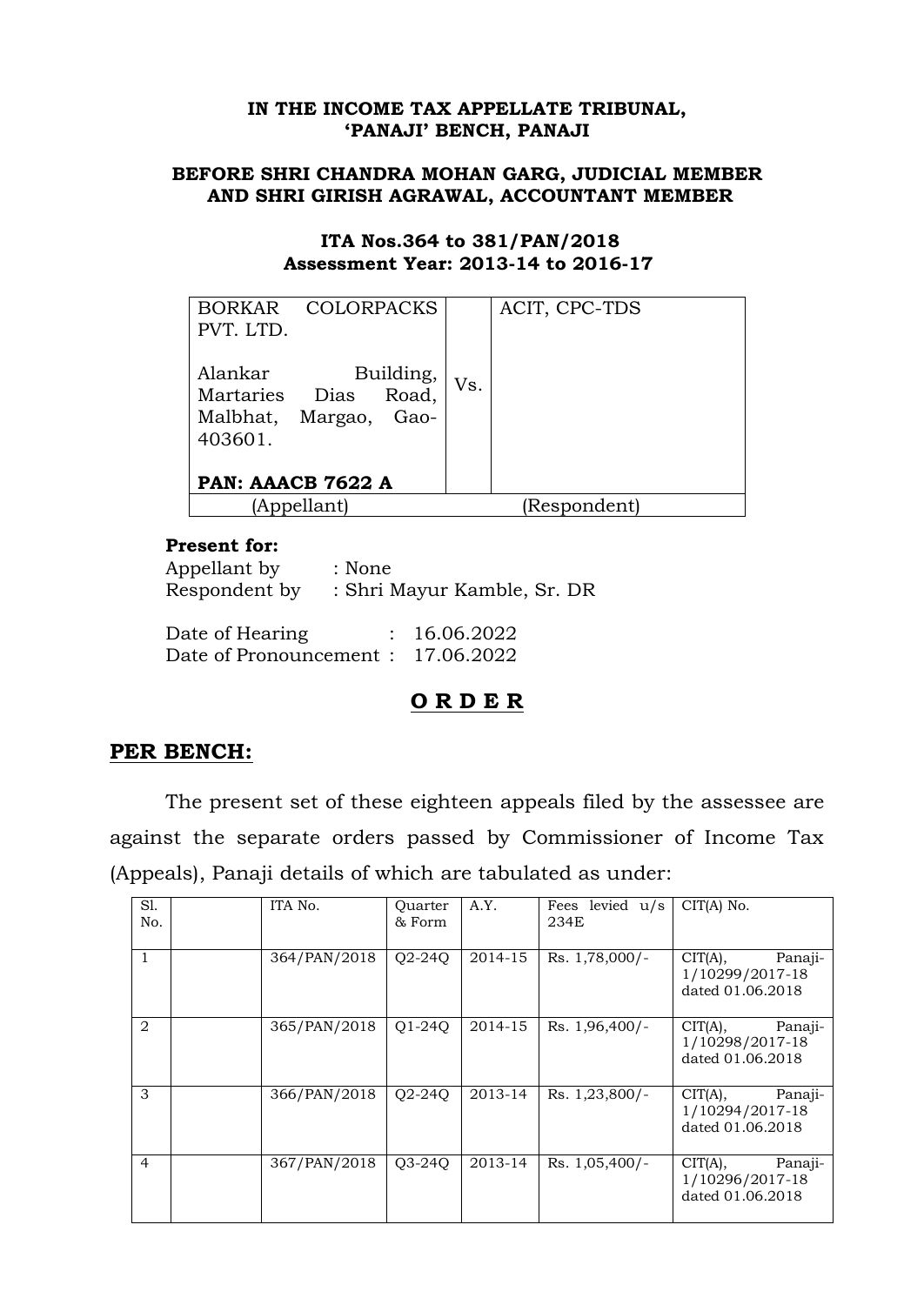*ITA Nos.364 to 381/PAN/2018 Borkar Colorpacks Pvt. Ltd. A.Y. 2013-14 to 2016-17*

| $\mathbf 5$    | 368/PAN/2018    | $Q3-24Q$      | 2014-15     | Rs. 70,188/    | CIT(A),<br>Panaji-<br>1/10300/2017-18<br>dated 01.06.2018                     |
|----------------|-----------------|---------------|-------------|----------------|-------------------------------------------------------------------------------|
| 6              | 369/PAN/2018    | $Q4-24Q$      | $2014 - 15$ | Rs. 70,188/-   | CIT(A),<br>Panaji-<br>1/10297/2017-18<br>dated 01.06.2018                     |
| $\overline{7}$ | 370/PAN/2018    | $Q4-24Q$      | 2013-14     | $Rs. 81,400/-$ | $\overline{\text{CIT}}(A),$<br>Panaji-<br>1/10295/2017-18<br>dated 01.06.2018 |
| 8              | 371/PAN/2018    | $Q2-26Q$      | 2013-14     | Rs. 1,27,400/- | CIT(A),<br>Panaji-<br>1/10291/2017-18<br>dated 01.06.2018                     |
| 9              | 372/PAN/2018    | $Q3-26Q$      | 2013-14     | Rs. 35,200/-   | CIT(A),<br>Panaji-<br>1/10293/2017-18<br>dated 01.06.2018                     |
| 10             | 373/PAN/2018    | $Q4-26Q$      | 2013-14     | $Rs. 29,400/-$ | CIT(A),<br>Panaji-<br>1/10292/2017-18<br>dated 01.06.2018                     |
| 11             | $374$ /PAN/2018 | $Q1-24Q$      | 2015-16     | $Rs. 71,100/-$ | $\overline{\text{CIT}}(A),$<br>Panaji-<br>1/10306/2017-18<br>dated 01.06.2018 |
| 12             | 375/PAN/2018    | $Q2-24Q$      | 2015-16     | Rs. 69,989/-   | $\overline{C}IT(A),$<br>Panaji-<br>1/10307/2017-18<br>dated 01.06.2018        |
| 13             | 376/PAN/2018    | $Q3-24Q$      | 2015-16     | Rs. 67,767/-   | $\overline{C}IT(A),$<br>Panaji-<br>1/10308/2017-18<br>dated 01.06.2018        |
| 14             | 377/PAN/2018    | $Q4-24Q$      | 2015-16     | $Rs. 70,600/-$ | CIT(A),<br>Panaji-<br>1/10305/2017-18<br>dated 01.06.2018                     |
| 15             | 378/PAN/2018    | $Q3-26Q$      | 2015-16     | Rs. 1,30,984/- | CIT(A),<br>Panaji-<br>1/10302/2017-18<br>dated 01.06.2018                     |
| 16             | 379/PAN/2018    | $Q3-$<br>27EQ | 2015-16     | Rs. 5,372/-    | CIT(A),<br>Panaji-<br>1/10304/2017-18<br>dated 01.06.2018                     |
| 17             | 380/PAN/2018    | $Q1-24Q$      | 2016-17     | Rs. 60,855/-   | CIT(A),<br>Panaji-<br>1/10310/2017-18<br>dated 01.06.2018                     |
| 18             | 381/PAN/2018    | $Q1-26Q$      | 2016-17     | Rs. 1,22,800/- | CIT(A),<br>Panaji-<br>1/10309/2017-18<br>dated 01.06.2018                     |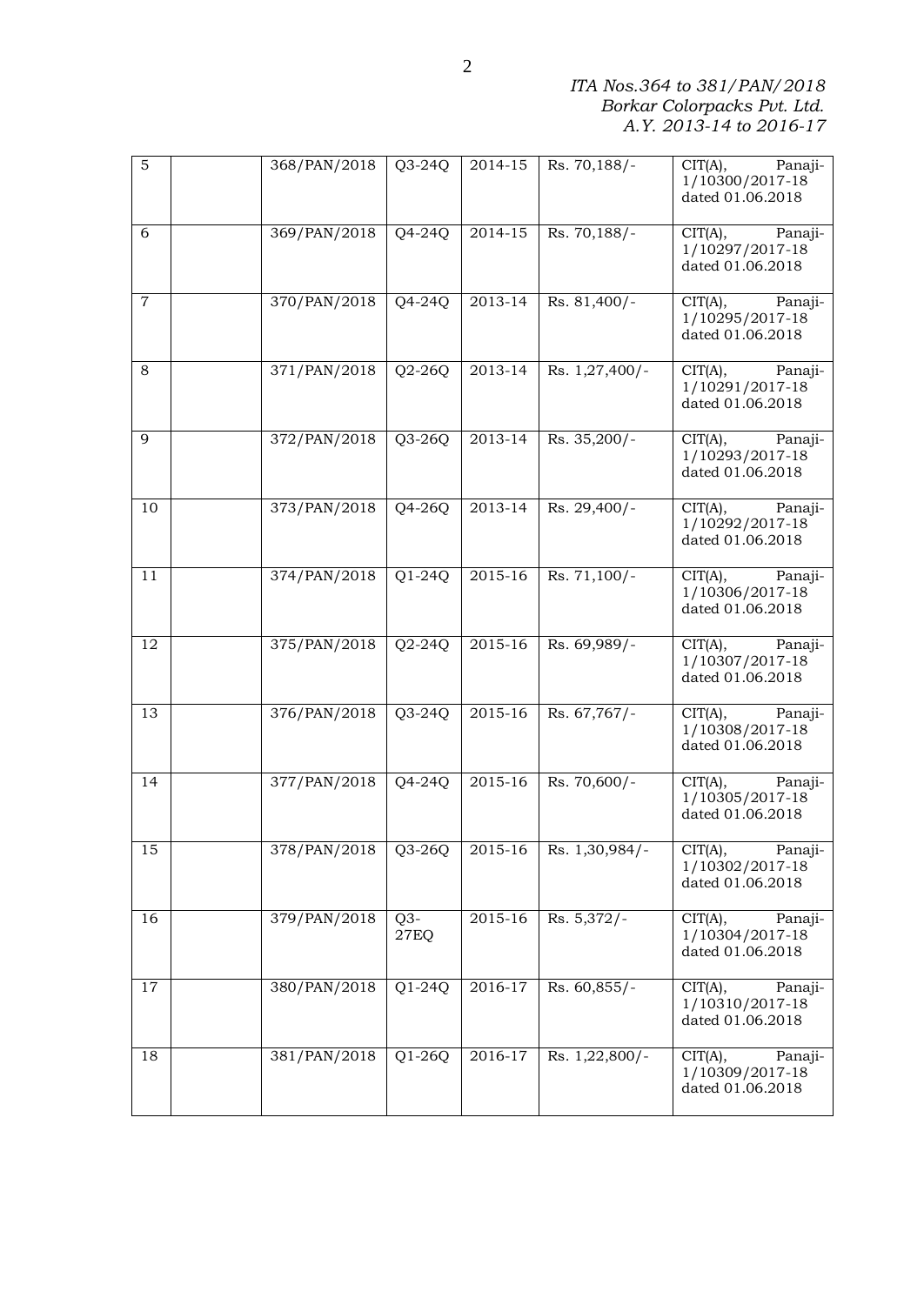2. None appeared on behalf of the assessee. Department is represented by Ld. Sr. DR, Shri Mayur Kamble. The issue involved in this set of eighteen appeals relates to common issue of fees levied u/s 234E for which detailed statement of facts are placed on record by the assessee. Considering the same we are inclined to adjudicate on the matter ex-parte qua assessee, with the assistance of ld. Sr. DR.

3. The sole ground of appeal of the assessee is against the order of the Ld. CIT(A) in confirming the action of the AO of levying the fee u/s. 234E per table above as the same is beyond the scope of permissible adjustment contemplated u/s. 200A of the Act. According to Ld. CIT(A), section 234E of the Act prescribes a fine of Rs.200/- for every day from date of default till it continues. According to Ld. CIT(A), a default summary which consists of various defaults identified while processing the statement filed by a deductor u/s. 200A of the Act during a particular quarter of a financial year provides detailed information about the defaults that needs to be rectified by the deductor by filing correction statement by payment of the necessary interest/fees/other dues. According to Ld. CIT(A), such a default summary for respective quarterly statements was passed (tabulated above) vide which the fee was computed and levied in accordance with the provisions of section 234E of the Act. Main ground raised by the assessee is that the demand raised before 01.06.015 is unsustainable based on the judgment of the Hon'ble Tribunal, Pune Bench in the case of M/s. Gajanan Construction & Others vs DCIT, CPC (TDS) Vs. DCIT dated 23.09.2016 (ITA Nos. 1292 & 1293/PNJ/2015). It was brought to the notice of the Ld. CIT(A) that in that case the Hon'ble Tribunal agreed with the assessee's contention that such a levy of fees cannot be made u/s. 234E of the Act prior to 01.06.2015 since there was no enabling provision in section 200A of the Act for raising a demand in respect of levy of fees u/s. 234E of the Act. Therefore, according to the Tribunal,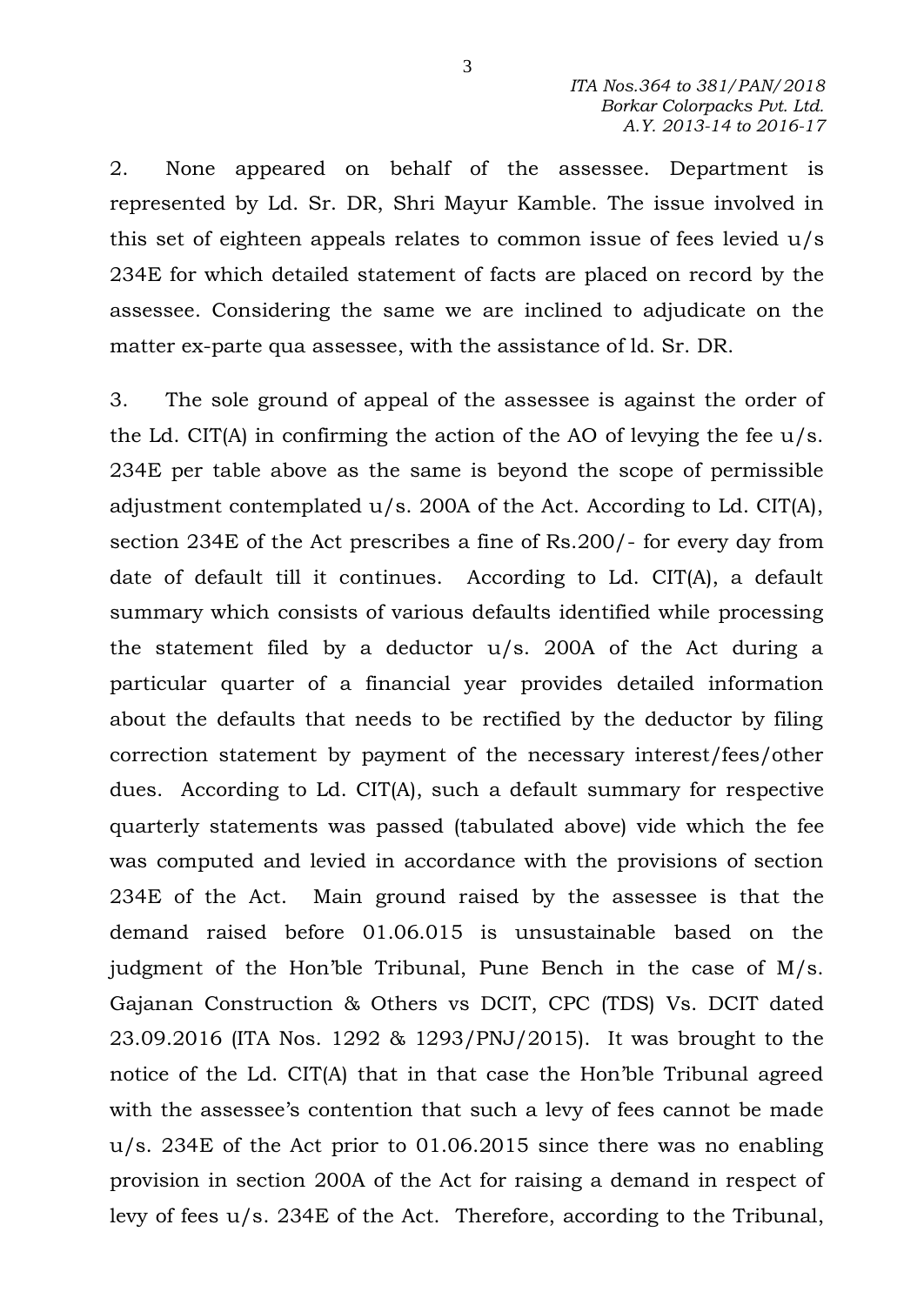the levy of late fees is beyond the scope of the adjustment provided u/s. 200A of the Act and the Tribunal held that no fees can be levied u/s. 234E of the Act in terms of section 200A of the Act, as admittedly the date of filing of TDS statement and date of intimation are much prior to 01.06.2015.

4. Further, the Ld. CIT(A) after considering the Hon'ble Bombay High Court's order in M/s. Rashmikant Kundalia vs Union of India (2015) 54 taxmann.com 200 (Bom) and after taking note of the decision of the Hon'ble Gujarat High Court in the case of Rajesh Kourani Vs Union of India (2017) 83 taxmann.com 137 (Guj) wherein the Hon'ble High court had concluded that section 234E of the Act is a charging provision creating a charge for levying fee for certain defaults in filing statements, and fee prescribed u/s. 234E of the Act can be levied even without a regulatory provision being found in section 200A for computation of fee. The Ld. CIT(A) heavily relied on the said decision of Hon'ble Gujarat High Court in Rajesh Kourani (supra) wherein it was held that in the appellant's/assessee's case fee levied u/s. 234E of the Act is legal and correct. According to him, the fee levied by AO (TDS) u/s. 234E of the Act is sustainable and confirmed it. Aggrieved, assessee is in appeal before us.

5. We have heard rival submissions and gone through the facts and circumstances of the case. We find that the issue is no longer res integra. The Hon'ble Karnataka High Court in the case of Fatehraj Singhvi Vs. UOI (73 Taxmann.com 252 dated 26.08.2016) has held that the amendment in section 200A by way of insertion of clause (c) is only with effect from (w.e.f.) 01.06.2015 and therefore no fees would be payable by the assessee for any period prior to 01.06.2015. We find that the reliance by the Ld. Counsel for the assessee on the decision of Hon'ble Karnataka High Court (supra) covers the issue involved in this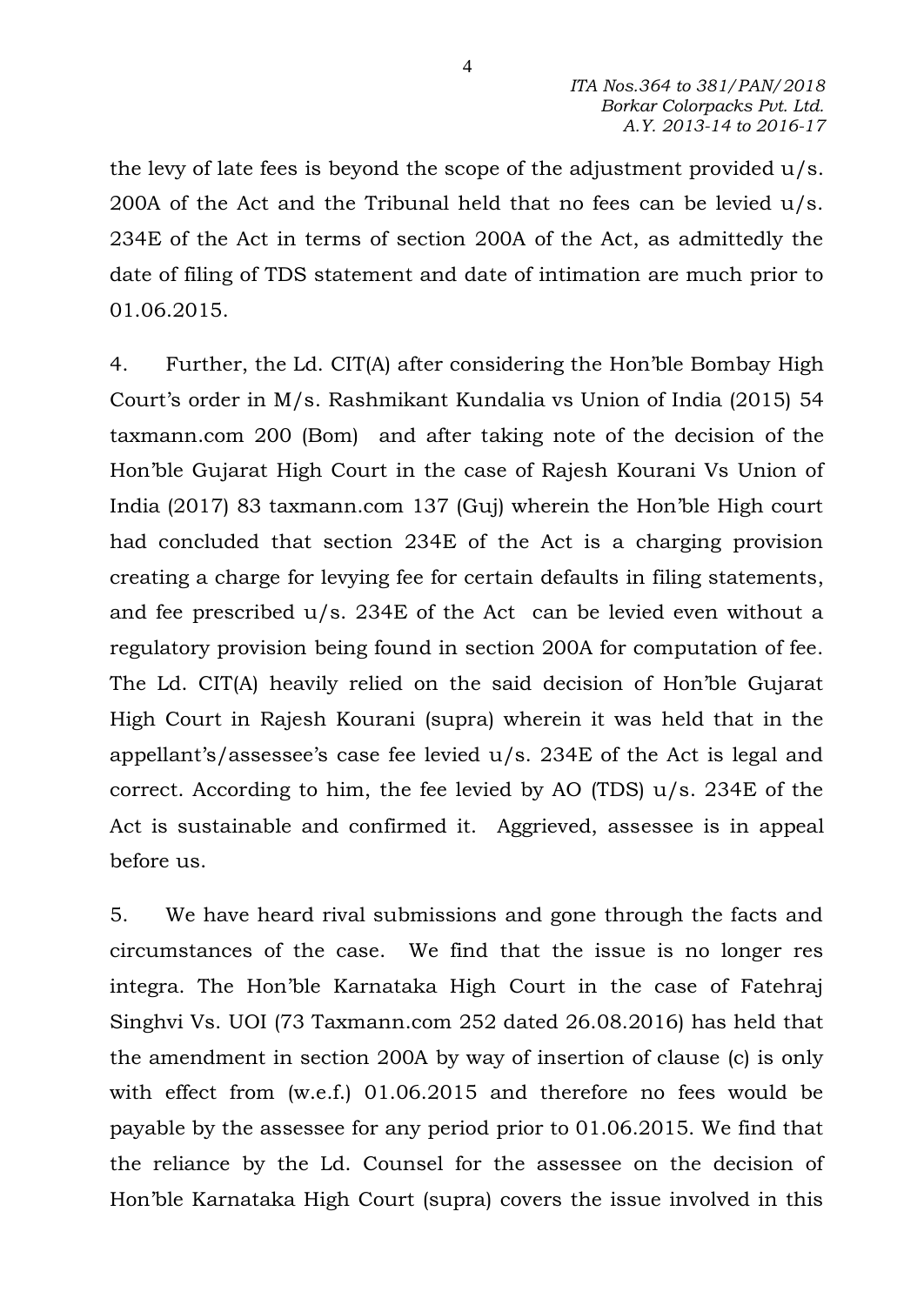case in favour of the assessee which was dealt in the order of coordinate bench of this tribunal in the case of Gajanan Construction & Others (supra) and also in the case of Bhaskar Roy ITA No. 415/Kol/2021 and ITA Nos. 416 to 422/Kol/2021 vide order dated 17.12.2021. Coordinate Bench of this Tribunal while placing reliance on the decision of Hon'ble Karnataka High Court also dealt with the decision of Hon'ble Gujarat High Court (supra) referred by Ld. CIT(A). Thus, the Tribunal held as under :

*"3. We have heard rival submissions and gone through the facts and circumstances of the case. At the outset, the Ld. Counsel for the assessee Shri K. M. Roy submitted that the issue involved in all these appeals are pertaining to levy of late fee u/s. 234E and which is prior to 01.06.2015. According to Ld. AR, the issue is no longer res integra. According to him, the Hon'ble Karnataka High Court in the case of Fatehraj Singhvi Vs. UOI (73 Taxmann.com 252 dated 26.08.2016) has held that the amendment in section 200A by way of insertion of clause (c) is only with effect from (w.e.f.) 01.06.2015 and therefore no fees would be payable by the assessee for any period prior to 01.06.2015. And further, according to the Ld. AR, this decision of the Hon'ble Karnataka High Court has been followed by the same High court in the case of Shri Ayappa Educational Charitable Trust, Writ No. 618/2015. However, the Ld. CIT(A) relying on the decision of the Hon'ble Gujarat High Court in Rajesh Kourani (supra) which is revenue favouring held that section 234E of the Act was a charging provision creating a charge for the levy of fees for default in filing of TDS statement and therefore fees would be levied even without the regulatory provision being found in section 200A for computation of fees. However, according to the Ld. AR, it is a settled position of law that when there is no decision of the jurisdictional High court, and if there is conflicting judgment of two nonjurisdictional High Courts on an issue, the view in favour of the assessee should be taken in terms of the decision of the Hon'ble Supreme Court in CIT Vs. Vegetable products Ltd. 88 ITR 192 (SC). And, therefore, according to the Ld. AR since the Tribunal in several decisions have followed the Hon'ble Karnataka High court decision Fatehraj Singhvi (supra) and M/s. Rose Rock Real Estate India Pvt. Ltd. Vs. ACIT & Anr. In ITA No.4824/Mum/2019 & Ors. Dated 02.09.2021 as well as by the Mumbai Bench in the case of National Laminate Corporation Vs. ITO-CPC (TDS) in ITA No.4902/Mum/2018 for AY 2013-14 dated 10.12.2019 the assessee favour decision may be followed while deciding this appeals.* 

*4. Per contra, the Ld. DR for the Revenue submitted that since the Hon'ble Gujarat High Court has categorically held that section 234E of the Act is a charging provision for the levy of fees for defaults in filing of TDS statement, the same could have been levied and, therefore, the action of the authorities below should not be disturbed. We note that the issue is no longer res integra and since there is favourable order of the Hon'ble Karnataka High court in favour of the assessee in the case of Fatehraj Singhvi (supra) and following that ratio, the Mumbai Tribunal as well as the Pune Bench has decided the issue in favour of assessee in the light of the decision of the Hon'ble Supreme Court in Vegetable Products (supra). We note that the Hon'ble Karnataka High Court in Shri Ayappa Educational Charitable Trust (supra) has held on this issue as under:*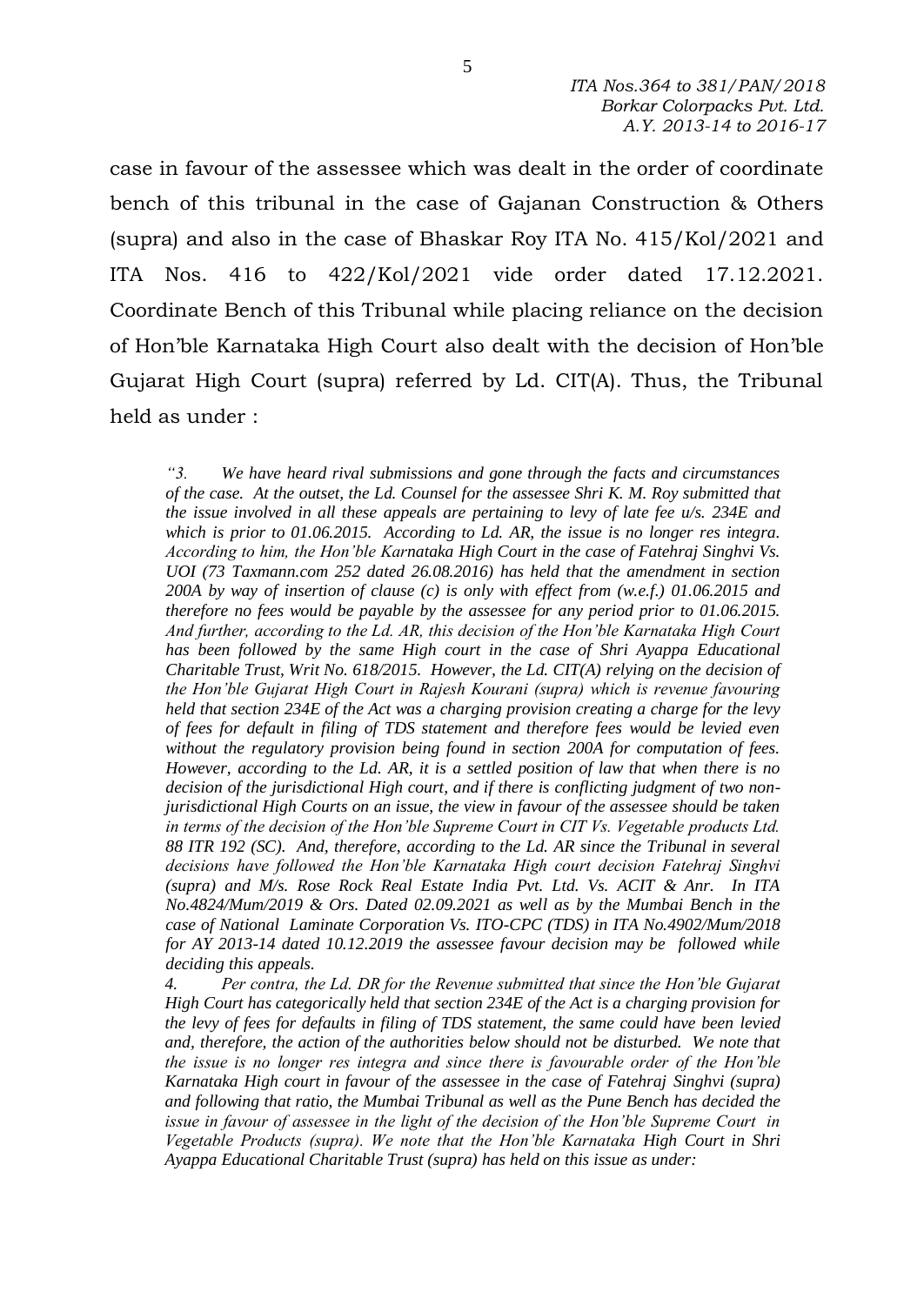*"6. We have heard learned Senior Counsel Mr.Kumar and Mr.A.Shankar, appearing for the appellants and Mr.K.V.Aravind, learned counsel appearing for Income Tax Department.*

*7. We may at the outset record that, learned counsel appearing for both sides have made submissions which shall be dealt with appropriately at the later stage. But, in order to appreciate the controversies including that of the background, certain aspects deserve to be taken note of which are as under:*

*8. As per Section 200(3) of the Act read with Rule 31A of the Income Tax Rules, 1962 (hereinafter referred to as 'Rules') a tax deductor is required to file quarterly statement of such taxes deducted at source by him as TDS and for the period in question, the relevant dates for filing of such statement is as follows:*

*(i) 30th June - 15th July of the financial year;*

*(ii) 30th September - 15th October of the financial year;*

*(iii) 31st December - 15th January of the financial year; and*

*(iv) 31st March - 15th May of the following financial year.*

*9. It may be recorded that Section 200(3) requiring to file formal TDS statement within the aforesaid each quarter was inserted on 1.4.2005 and at the relevant point of time, Section 272A(2)(k) provided for the penalty of Rs.100/- per day for each day of default in filing TDS statement and such provision also came to be inserted with effect from 1.4.2005. On 1.4.2010, Section 200A was inserted providing for the processing of the TDS statement and the consequent issuance of the intimation to the deductor, the same determined as payable by it or refundable by it. But, the relevant aspect is that, in initial provisions of Section 200A, there was no reference for fee payable under Section 234E.*

*10. On 1.7.2012, Section 234E providing for levying of fee of Rs.200/- per day for each day of default in filing TDS statement was inserted. Section 234E for ready reference is reproduced and the same reads as under:*

*"Fee for default in furnishing statements.*

*234E. (1) Without prejudice to the provisions of the Act, where a person fails to deliver or cause to be delivered a statement within the time prescribed in sub- section (3) of section 200 or the proviso to sub-section (3) of section 206C, he shall be liable to pay, by way of fee, a sum of two hundred rupees for every day during which the failure continues.*

*(2) The amount of fee referred to in sub-section (1) shall not exceed the amount of tax deductible or collectible, as the case may be.*

*(3) The amount of fee referred to in sub-section (1) shall be paid before delivering or causing to be delivered a statement in accordance with sub-section (3) of section 200 or the proviso to sub-section (3) of section 206C. (4) The provisions of this section shall apply to a statement referred to in sub- section (3) of section 200 or the proviso to subsection (3) of section 206C which is to be delivered or caused to be delivered for tax deducted at source or tax collected at source, as the case may be, on or after the 1st day of July, 2012."*

*11. Similarly, [Section 271H](https://indiankanoon.org/doc/104566/) was inserted with effect from 1.7.2012 providing for imposition of penalty for default in filing TDS statement and also for furnishing of incorrect information in such TDS statement. The proviso was inserted in [Section](https://indiankanoon.org/doc/104566/)  [272A](https://indiankanoon.org/doc/104566/) providing for no penalty under the said section will be imposed after 1.7.2012 for failure to file TDS statement on time possibly because a separate [Section 271H](https://indiankanoon.org/doc/104566/) was inserted in the Act. [Section 271H](https://indiankanoon.org/doc/104566/) will be relevant for our purpose and same for ready reference is reproduced and it reads as under:*

*"Penalty for failure to furnish statements, etc. 271H. (1) Without prejudice to the provisions of the Act, [the Assessing Officer may direct that a person shall pay by way of] penalty, if, he--*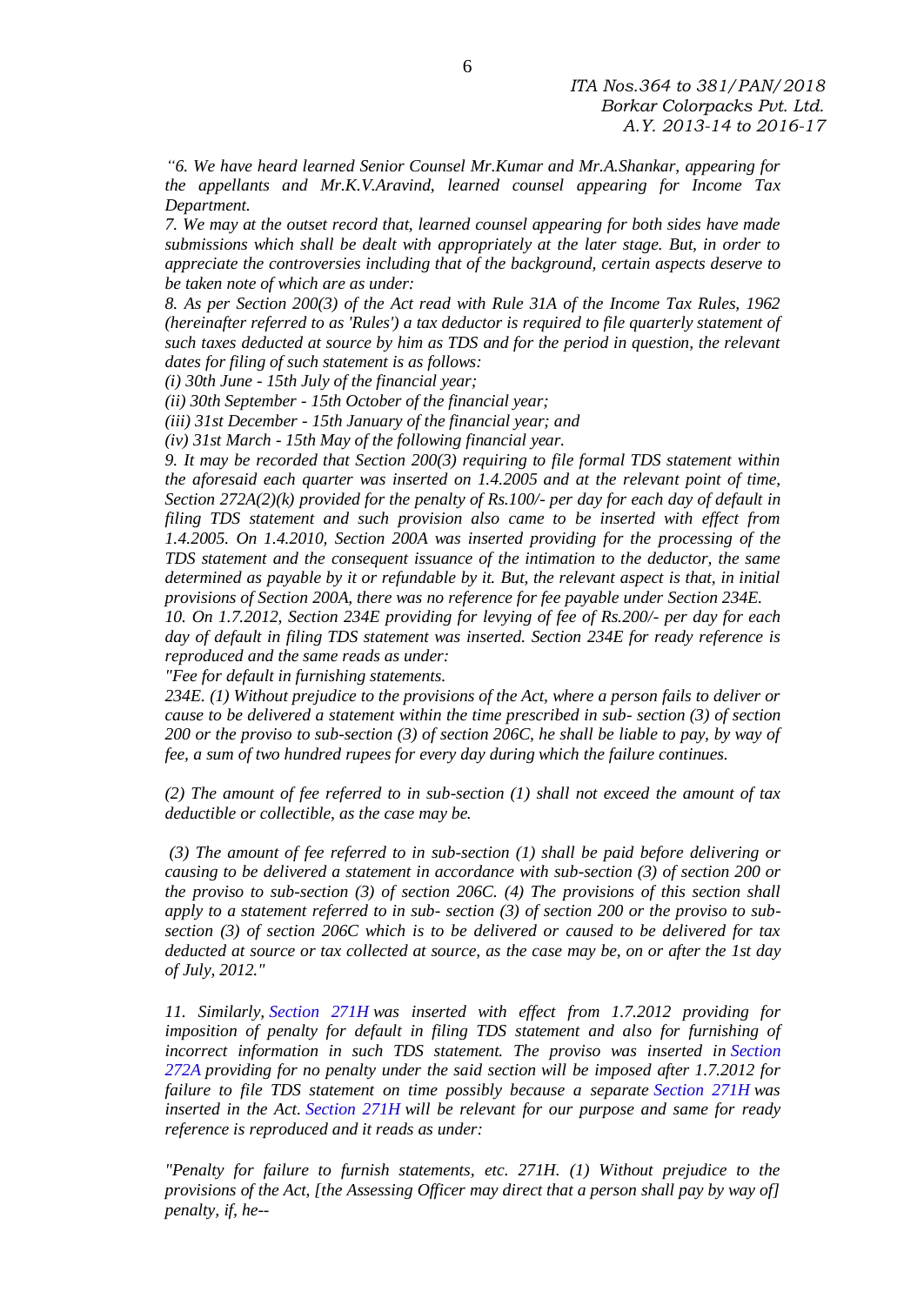*(a) fails to deliver or cause to be delivered a statement within the time prescribed in subsection (3) of section 200 or the proviso to sub-section (3) of section 206C; or*

*(b) furnishes incorrect information in the statement which is required to be delivered or caused to be delivered under sub section (3) of [section 200](https://indiankanoon.org/doc/104566/) or the proviso to sub- section (3) of [section 206C.](https://indiankanoon.org/doc/104566/)*

*(2) The penalty referred to in sub-section (1) shall be a sum which shall not be less than ten thousand rupees but which may extend to one lakh rupees. (3) Notwithstanding anything contained in the foregoing provisions of this section, no penalty shall be levied for the failure referred to in clause (a) of sub-section (1), if the person proves that after paying tax deducted or collected along with the fee and interest, if any, to the credit of the Central Government, he had delivered or cause to be delivered the statement referred to in sub section (3) of [section 200](https://indiankanoon.org/doc/104566/) or the proviso to sub-section (3) of [section 206C](https://indiankanoon.org/doc/104566/) before the expiry of a period of one year from the time prescribed for delivering or causing to be delivered such statement.*

*(4) The provisions of this section shall apply to a statement referred to in sub- section (3) of [section 200](https://indiankanoon.org/doc/104566/) or the proviso to sub section (3) of [section 206C](https://indiankanoon.org/doc/104566/) which is to be delivered or caused to be delivered for tax deducted at source or tax collected at source, as the case may be, on or after the 1st day of July, 2012."*

*12. On 1.6.2015, clauses (c) to (f) came to be substituted under [Section 200A](https://indiankanoon.org/doc/104566/) providing that the fee under [Section 234E](https://indiankanoon.org/doc/104566/) can be computed at the time of processing of the return and the intimation could be issued specifying the same payable by the deductor as fee under [Section 234E](https://indiankanoon.org/doc/104566/) of the Act. [Section 200A](https://indiankanoon.org/doc/104566/) would also be relevant in the present matter. Hence, the same for ready reference is reproduced as under:*

*ITA No.4902/Mum/2018 Assessment Year :2013-14 National Laminate Corporation "Processing of statements of tax deducted at source.*

*200A. (1) Where a statement of tax deduction at source 69[or a correction statement] has been made by a person deducting any sum (hereafter referred to in this section as deductor) under [section 200,](https://indiankanoon.org/doc/104566/) such statement shall be processed in the following manner, namely:--*

*(a) the sums deductible under this Chapter shall be computed after making the following adjustments, namely:--*

*(i) any arithmetical error in the statement; or*

*(ii) an incorrect claim, apparent from any information in the statement;*

*(b) the interest, if any, shall be computed on the basis of the sums deductible as computed in the statement;*

*(c) the fee, if any, shall be computed in accordance with the provisions of [section 234E;](https://indiankanoon.org/doc/104566/)*

*(d) the sum payable by, or the amount of refund due to, the deductor shall be determined after adjustment of the amount computed under clause (b) and clause*

*(c) against any amount paid under [section 200](https://indiankanoon.org/doc/104566/) or [section 201](https://indiankanoon.org/doc/104566/) or [section 234E](https://indiankanoon.org/doc/104566/) and any amount paid otherwise by way of tax or interest or fee;*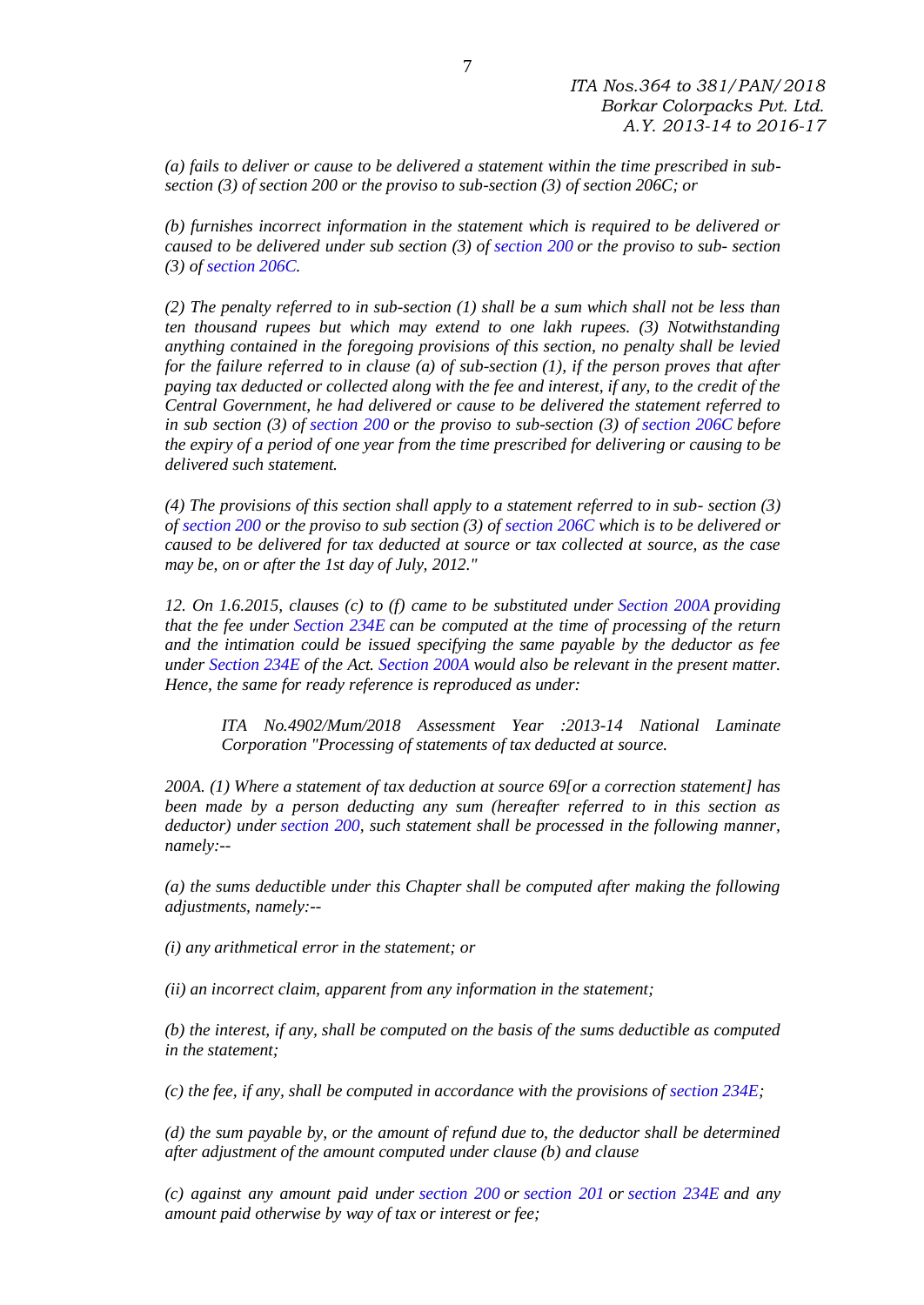*(e) an intimation shall be prepared or generated and sent to the deductor specifying the sum determined to be payable by, or the amount of refund due to, him under clause (d); and*

*(f) the amount of refund due to the deductor in pursuance of the determination under clause (d) shall be granted to the deductor:] Provided that no intimation under this subsection shall be sent after the expiry of one year from the end of the financial year in which the statement is filed. Explanation.--For the purposes of this sub-section, "an incorrect claim apparent from any information in the statement" shall mean a claim, on the basis of an entry, in the statement--*

*(i) of an item, which is inconsistent with another entry of the same or some other item in such statement;*

*(ii) in respect of rate of deduction of tax at source, where such rate is not in accordance with the provisions of this Act.*

*(2) For the purposes of processing of statements under sub-section (1), the Board may make a scheme for centralised processing of statements of tax deducted at source to expeditiously determine the tax payable by, or the refund due to, the deductor as required under the said sub-section."*

*13. When the returns for TDS filed by the respective appellant-petitioners were processed in purported exercise of the power under [Section 200A,](https://indiankanoon.org/doc/104566/) the amount of fee under [Section](https://indiankanoon.org/doc/104566/)  [234E](https://indiankanoon.org/doc/104566/) is computed and determined. The demand is made and the ITA No.4902/Mum/2018 Assessment Year :2013-14 National Laminate Corporation intimation given under [Section 200A](https://indiankanoon.org/doc/104566/) includes the computation and the determination of the fee payable by the appellant-petitioners.*

*14. We may now deal with the contentions raised by the learned counsel for the appellants. The first contention for assailing the legality and validity of the intimation under [Section 200A](https://indiankanoon.org/doc/104566/) was that, the provision of Section [200A\(1\)\(c\),](https://indiankanoon.org/doc/104566/) (d) and (f) have come into force only with effect from 1.6.2015 and hence, there was no authority or competence or jurisdiction on the part of the concerned Officer or the Department to compute and determine the fee under [Section 234E](https://indiankanoon.org/doc/104566/) in respect of the assessment year of the earlier period and the return filed for the said respective assessment years namely all assessment years and the returns prior to 1.6.2015. It was submitted that, when no express authority was conferred by the statute under [Section 200A](https://indiankanoon.org/doc/104566/) prior to 1.6.2015 for computation of any fee under [Section 234E](https://indiankanoon.org/doc/104566/) nor the determination thereof, the demand or the intimation for the previous period or previous year prior to 1.6.2015 could not have been made.*

*15. Whereas, the learned counsel appearing for the respondent-Department made two fold submissions;*

*16. One was that, by virtue of [Section 234E,](https://indiankanoon.org/doc/104566/) the liability to pay fee had already accrued since there was failure to submit return either under [Section 200\(3\)](https://indiankanoon.org/doc/104566/) of the Act or under [Section 206C](https://indiankanoon.org/doc/104566/) (3) of the Act. [Section 234E](https://indiankanoon.org/doc/104566/) can be said as a charging Section generating the liability to pay the fee therefore, irrespective of a fact or the aspect that sub-sections (1c), (1d), 1(e) & (1f) were inserted by way of substitution in [Section 200A,](https://indiankanoon.org/doc/104566/) when the fee was payable the aforesaid insertion of the aforesaid clause and [Section](https://indiankanoon.org/doc/104566/)  [200A](https://indiankanoon.org/doc/104566/) (1) (c), (d), (e) and (f) would not result into nullifying the liability to pay fee under [Section 234E](https://indiankanoon.org/doc/104566/) of the Act. Hence, in his submission, it cannot be said that the*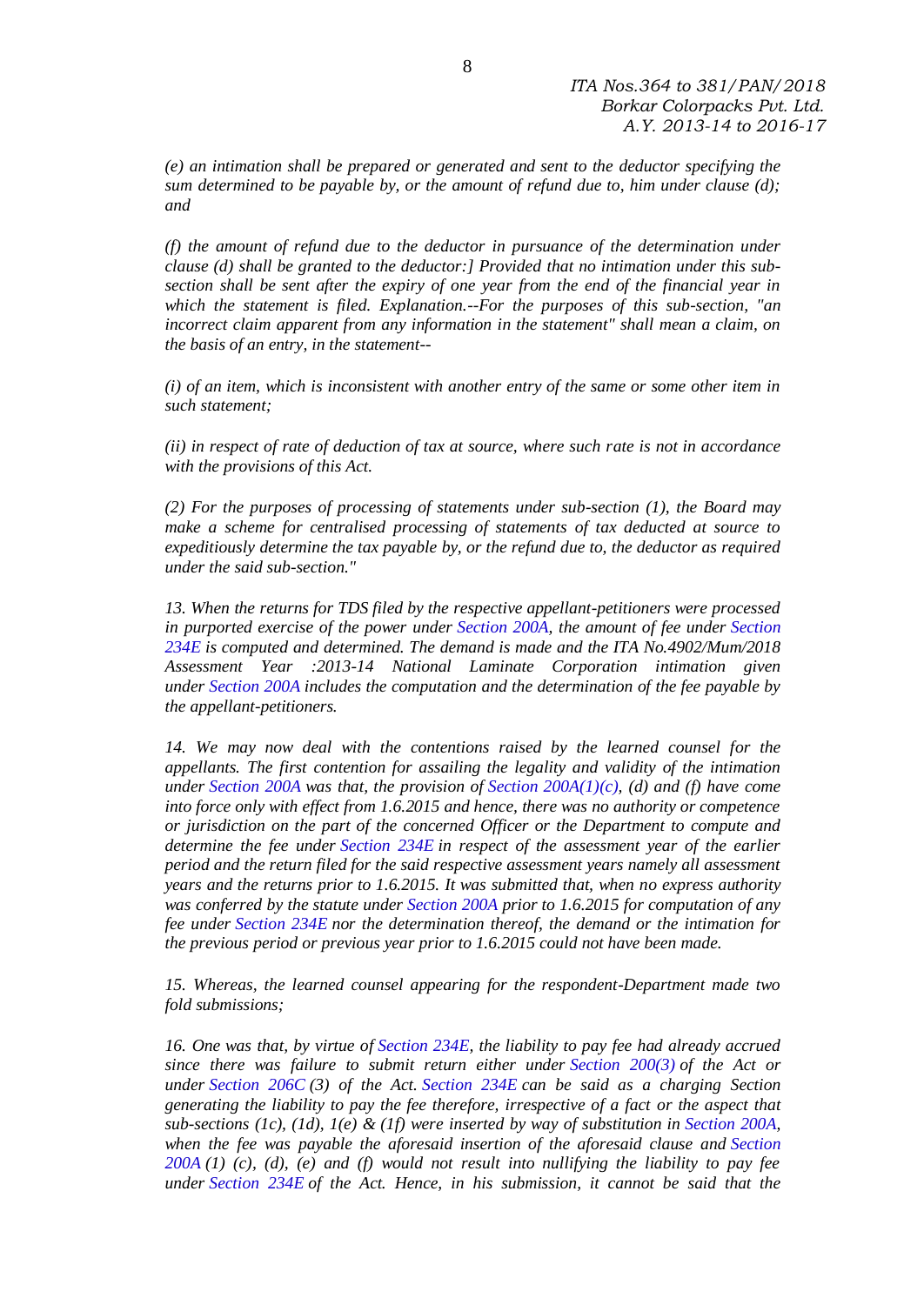*demand or the intimation by way of computation of the fee under [Section 234E](https://indiankanoon.org/doc/104566/) is invalid or unwarranted or is without jurisdiction.*

*17. The examination of the aforesaid contentions show that, [Section 234E](https://indiankanoon.org/doc/104566/) has come into force on 1.7.2012. Therefore, one may at the first blush say that, since [Section 234E](https://indiankanoon.org/doc/104566/) is a charging section for fee, the liability was generated or had accrued, if there was failure to deliver or cause to be delivered the statement/s of TDS within the prescribed time. But, in our view, [Section 234E](https://indiankanoon.org/doc/104566/) cannot be read in isolation and is required to be read with the mechanism and the mode provided for its enforcement. As observed by us hereinabove, when [Section 234E](https://indiankanoon.org/doc/104566/) was inserted in the Act simultaneously, [Section 271H](https://indiankanoon.org/doc/104566/) was also inserted in the Act providing for the penalty for failure of furnishing of statements etc. Therefore, if there was failure to submit the statement for TDS as per [Section 234E,](https://indiankanoon.org/doc/104566/) the fee payable is provided but the mechanism provided was that if there was failure to furnish statements within the prescribed date, the penalty under [Section 271H](https://indiankanoon.org/doc/104566/) (1) and (2) could be imposed. However, under sub-section (3) of [Section 271H,](https://indiankanoon.org/doc/104566/) the exception is provided that no penalty shall be levied for the failure referred to under clause (a) of subsection (1) if the person proves that after paying TDS with the fee and interest the amount is credited and he had delivered or caused to deliver the statement within one year from the time prescribed for submission of the said statement. To put it in other words, for failure to submit the statements, the penalty provided under [Section 271\(1\)\(a\)](https://indiankanoon.org/doc/104566/) cannot be imposed if the deductor complies with the requirement of sub-section (3) of Section 271H. Hence, it can be said that the fee provided under Section 234E would take out from the rigors of penalty under Section 271H but of course subject to the outer limit of one year as prescribed under sub-section (3) of Section 271H. It can also be said that when the Parliament intended to insert the provisions of Section 234E providing for fee simultaneously the utility of such fee was for conferring the privilege to the defaulterdeductor to come out from the rigors of penal provision of Section 271H. Be it recorded that, prior to Section 271H of the Act inserted in the statute book, the enforceability of requirement to file return under Section 200(3) and Section 206C(3) was by virtue of Section 272A(2)(k) of the Act which provided for the penalty of Rs.100/- per day for each day of default in filing TDS statements. But, when Section 234E was inserted with effect from 1.7.2012 simultaneously, a second proviso was added under Section 272A(2) with effect from 1.7.2012 as under:*

*"Penalty for failure to answer questions, sign statements, furnish information, returns or statements, allow inspections, etc. 272A. (1)\*\* \*\* \*\* (2) If any person fails--*

*(a) to comply with a notice issued under sub-section (6) of section 94; or*

*(b) to give the notice of discontinuance of his business or profession as required by subsection (3) of section 176; or*

*(c) to furnish in due time any of the returns, statements or particulars mentioned in section 133 or section 206 or section 206C or section 285B; or*

*(d) to allow inspection of any register referred to in section 134 or of any entry in such register or to allow copies of such register or of any entry therein to be taken; or*

*(e) to furnish the return of income which he is required to furnish under sub-section (4A) or sub-section (4C) of section 139 or to furnish it within the time allowed and in the manner required under those sub-sections; or*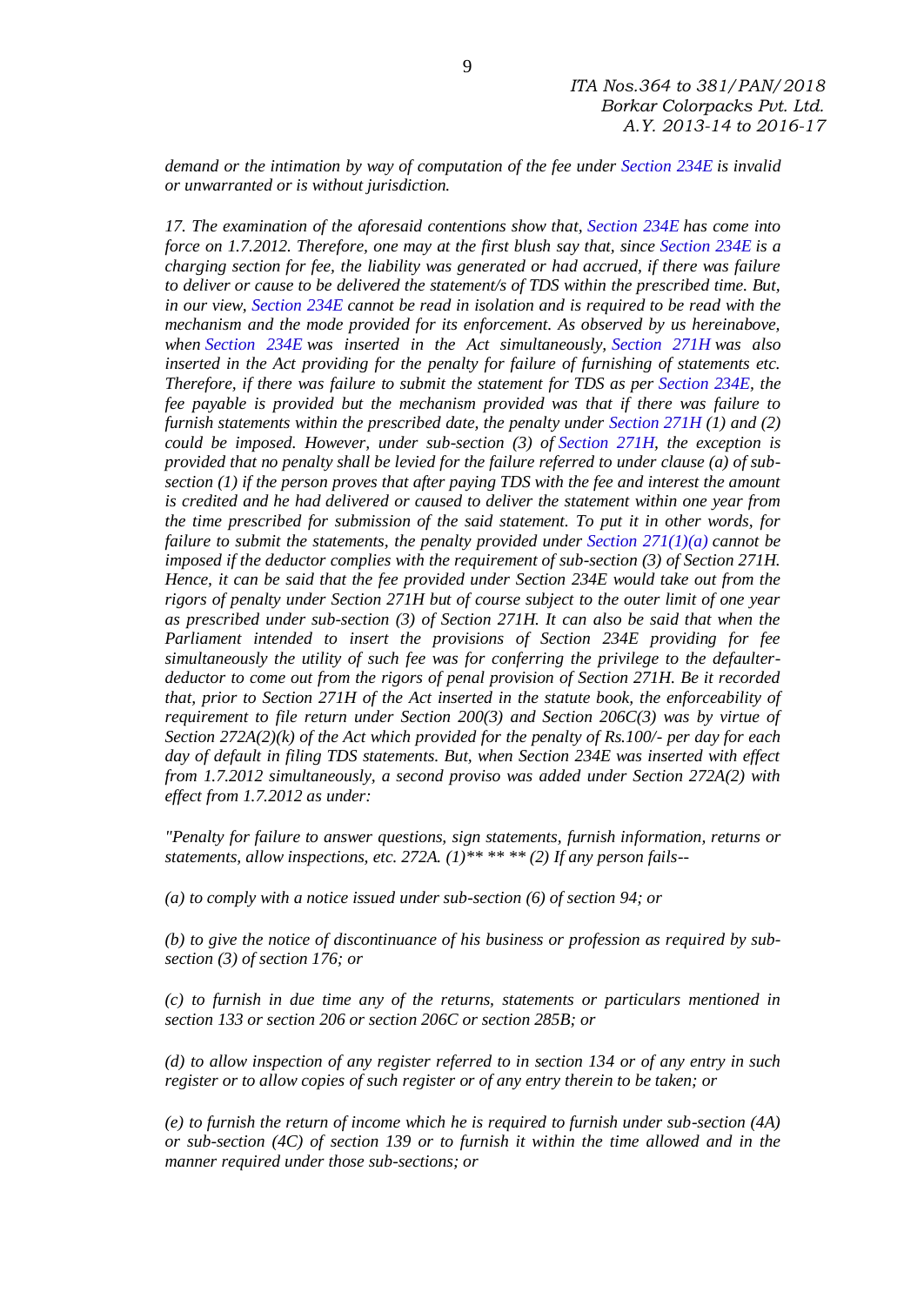*(f) to deliver or cause to be delivered in due time a copy of the declaration mentioned in section 197A; or*

*(g) to furnish a certificate as required by section 203 or section 206C; or*

*(h) to deduct and pay tax as required by sub-section (2) of [section 226;](https://indiankanoon.org/doc/104566/)*

*(i) to furnish a statement as required by sub-section (2C) of [section 192;](https://indiankanoon.org/doc/104566/)*

*(j) to deliver or cause to be delivered in due time a copy of the declaration referred to in sub-section (1A) of [section 206C;](https://indiankanoon.org/doc/104566/)*

*(k) to deliver or cause to be delivered a copy of the statement within the time specified in sub-section (3) of [section 200](https://indiankanoon.org/doc/104566/) or the proviso to sub-section (3) of [section 206C;](https://indiankanoon.org/doc/104566/)*

*(l) to deliver or cause to be delivered the statements within the time specified in subsection (1) of section 206A;*

*[(m) to deliver or cause to be delivered a statement within the time as may be prescribed under sub-section (2A) of section 200 or sub-section (3A) of section 206C,] he shall pay, by way of penalty, a sum of one hundred rupees for every day during which the failure continues:*

*Provided that the amount of penalty for failures in relation to a declaration mentioned in section 197A, a certificate as required by section 203 and returns under sections 206 and 206C and 71[statements under sub-section (2A) or sub section (3) of section 200 or the proviso to sub-section (3) or under sub-section (3A) of section 206C] shall not exceed the amount of tax deductible or collectible, as the case may be:*

*Provided further that no penalty shall be levied under this section for the failure referred to in clause (k), if such failure relates to a statement referred to in sub- section (3) of section 200 or the proviso to sub-section (3) of section 206C which is to be delivered or caused to be delivered for tax deducted at source or tax collected at source, as the case may be, on or after the 1st day of July, 2012. \*\* \*\* \*\*"*

*18. The aforesaid shows that in the clause (k) if the said failure relates to a statement referred to in sub-section (3) of [Section 200](https://indiankanoon.org/doc/104566/) or the sub-section (3) of [Section 206C,](https://indiankanoon.org/doc/104566/) no penalty shall be imposed for TDS after 01.07.2012.*

*19. Hence, it can be said that, the mechanism provided for enforceability of [Section](https://indiankanoon.org/doc/104566/)  [200\(3\)](https://indiankanoon.org/doc/104566/) or 206C (3) for filing of the statement by making it penal under [Section 272A](https://indiankanoon.org/doc/104566/) (2) (k) is done away in view of the insertion of [Section 271H](https://indiankanoon.org/doc/104566/) providing for penal provision for such failure to submit return. When the Parliament has simultaneously brought about [Section 234E,](https://indiankanoon.org/doc/104566/) [Section 271H](https://indiankanoon.org/doc/104566/) and the aforesaid proviso to [Section 272A\(2\),](https://indiankanoon.org/doc/104566/) it can be said that, the fee provided under [Section 234E](https://indiankanoon.org/doc/104566/) is contemplated to give a privilege to the defaulter to come out from the rigors of penalty provision under [Section 271H](https://indiankanoon.org/doc/104566/) (1) (a) if he pays the fee within one year and complies with the requirement of sub-section (3) of [Section 271H.](https://indiankanoon.org/doc/104566/)*

*20. In view of the aforesaid observations and discussion, two aspects may transpire one, for [Section 234E](https://indiankanoon.org/doc/104566/) providing for fee and given privilege to the defaulter if he pays the fee and hence, when a privilege is given for a particular purpose which in the present case is*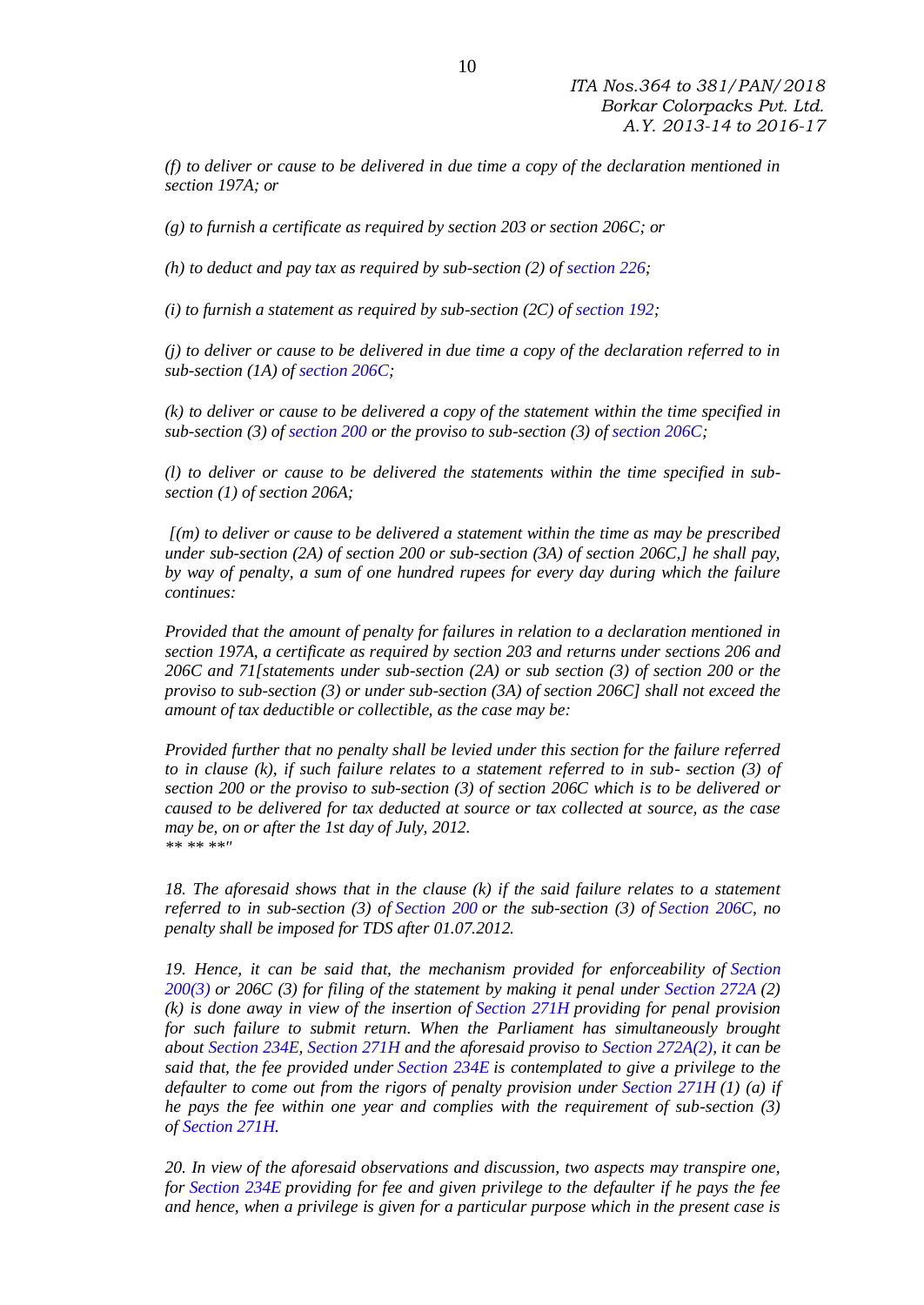*to come out from rigors of penal provision of [Section 271H\(1\)\(a\),](https://indiankanoon.org/doc/104566/) it cannot be said that the provisions of fee since creates a counter benefit or reciprocal benefit in favour of the defaulter in the rigors of the penal provision, the provisions of [Section 234E](https://indiankanoon.org/doc/104566/) would meet with the test of quid pro quo.*

*21. However, if [Section 234E](https://indiankanoon.org/doc/104566/) providing for fee was brought on the state book, keeping in view the aforesaid purpose and the intention then, the other mechanism provided for computation of fee and failure for payment of fee under [Section 200A](https://indiankanoon.org/doc/104566/) which has been brought about with effect from 1.6.2015 cannot be said as only by way of a regulatory mode or a regulatory mechanism but it can rather be termed as conferring substantive power upon the authority. It is true that, a regulatory mechanism by insertion of any provision made in the statute book, may have a ITA No.4902/Mum/2018 Assessment Year :2013-14 National Laminate Corporation retroactive character but, whether such provision provides for a mere regulatory mechanism or confers substantive power upon the authority would also be a aspect which may be required to be considered before such provisions is held to be retroactive in nature. Further, when any provision is inserted for liability to pay any tax or the fee by way of compensatory in nature or fee independently simultaneously mode and the manner of its enforceability is also required to be considered and examined. Not only that, but, if the mode and the manner is not expressly prescribed, the provisions may also be vulnerable. All such aspects will be required to be considered before one considers regulatory mechanism or provision for regulating the mode and the manner of recovery and its enforceability as retroactive. If at the time when the fee was provided under [Section 234E,](https://indiankanoon.org/doc/104566/) the Parliament also provided for its utility for giving privilege under [Section 271H\(3\)](https://indiankanoon.org/doc/104566/) that too by expressly put bar for penalty under [Section 272A](https://indiankanoon.org/doc/104566/) by insertion of proviso to [Section 272A\(2\),](https://indiankanoon.org/doc/104566/) it can be said that a particular set up for imposition and the payment of fee under [Section 234E](https://indiankanoon.org/doc/104566/) was provided but, it did not provide for making of demand of such fee under [Section 200A](https://indiankanoon.org/doc/104566/) payable under [Section 234E.](https://indiankanoon.org/doc/104566/) Hence, considering the aforesaid peculiar facts and circumstances, we are unable to accept the contention of the learned counsel for respondent-Revenue that insertion of clause (c) to (f) under [Section 200A\(1\)](https://indiankanoon.org/doc/104566/) should be treated as retroactive in character and not prospective.*

*22. It is hardly required to be stated that, as per the well established principles of interpretation of statute, unless it is expressly provided or impliedly demonstrated, any provision of statute is to be read as having prospective effect and not retrospective effect. Under the circumstances, we find that substitution made by clause (c) to (f) of sub-section (1) of [Section 200A](https://indiankanoon.org/doc/104566/) can be read as having prospective effect and not having retroactive character or effect. Resultantly, the demand under [Section 200A](https://indiankanoon.org/doc/104566/) for computation and intimation for the payment of fee under [Section 234E](https://indiankanoon.org/doc/104566/) could not be made in purported exercise of power under [Section 200A](https://indiankanoon.org/doc/104566/) by the respondent for the period of the respective assessment year prior to 1.6.2015. However, we make it clear that, if any deductor has already paid the fee after intimation received under [Section 200A,](https://indiankanoon.org/doc/104566/) the aforesaid view will not permit the deductor to reopen the said question unless he has made payment under protest.*

*23. In view of the aforesaid observation and discussion, since the impugned intimation given by the respondent-Department against all the appellants under [Section 200A](https://indiankanoon.org/doc/104566/) are so far as they are for the period prior to 1.6.2015 can be said as without any authority under law. Hence, the same can be said as illegal and invalid.*

*24. If the facts of the present cases are examined in light of the aforesaid observation and discussion, it appears that in all matters, the intimation given in purported exercise of power under [Section 200A](https://indiankanoon.org/doc/104566/) are in respect of fees under [Section 234E](https://indiankanoon.org/doc/104566/) for the period prior to 1.6.2015. As such, it is on account of the intimation given making demand of the fees in*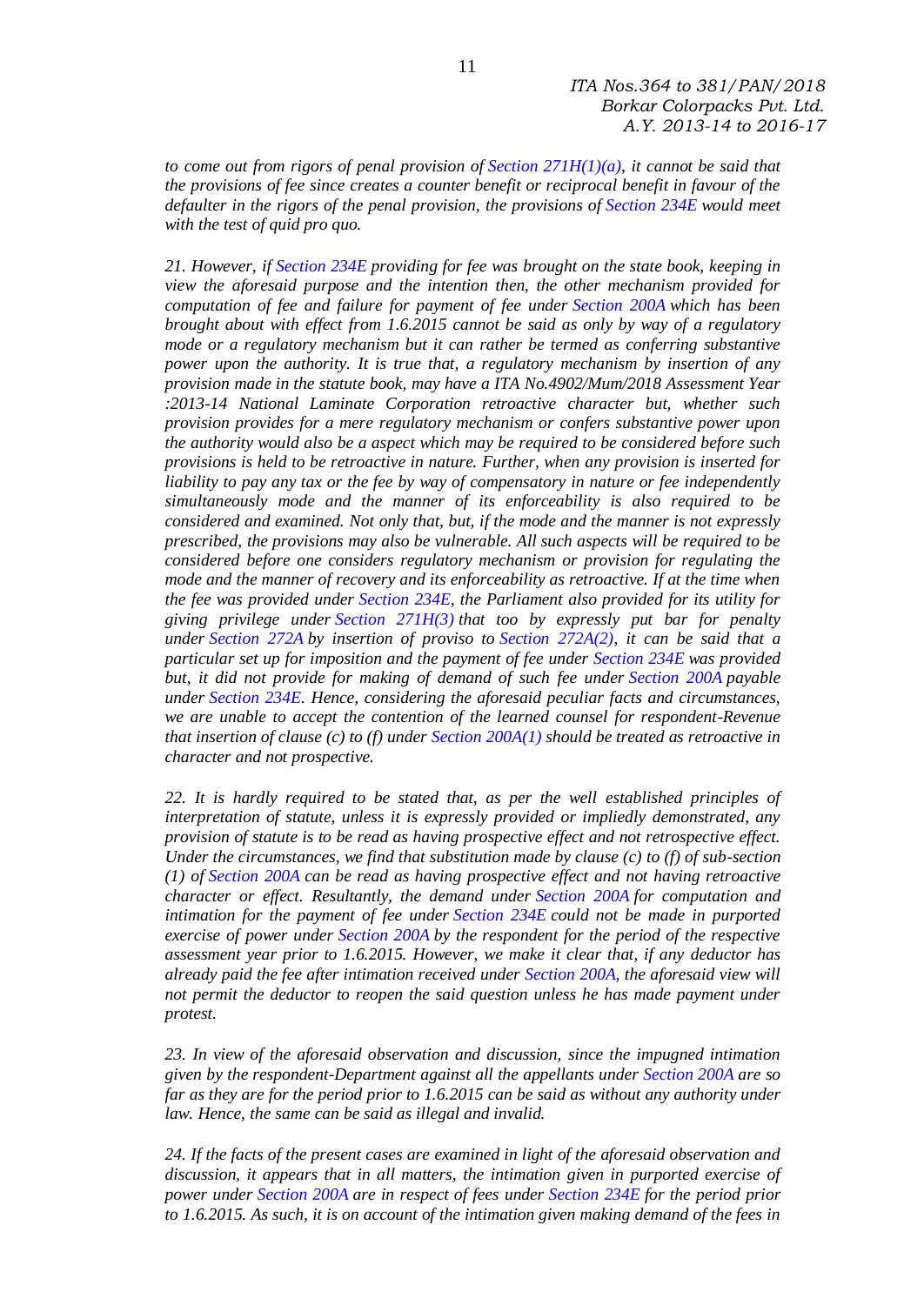*ITA Nos.364 to 381/PAN/2018 Borkar Colorpacks Pvt. Ltd. A.Y. 2013-14 to 2016-17*

*purported exercise of power under [Section 200A,](https://indiankanoon.org/doc/104566/) the same has necessitated the appellantoriginal petitioner to challenge the validity of [Section 234E](https://indiankanoon.org/doc/104566/) of the Act. In view of the reasons recorded by us hereinabove, when the amendment made under [Section 200A](https://indiankanoon.org/doc/104566/) of the Act which has come into effect on 1.6.2015 is held to be having prospective effect, no computation of fee for the demand or the intimation for the fee under Section 234E ITA No.4902/Mum/2018 Assessment Year :2013-14 National Laminate Corporation could be made for the TDS deducted for the respective assessment year prior to 1.6.2015. Hence, the demand notices under [Section 200A](https://indiankanoon.org/doc/104566/) by the respondent- authority for intimation for payment of fee under [Section 234E](https://indiankanoon.org/doc/104566/) can be said as without any authority of law and the same are quashed and set aside to that extent.*

*25. As such, as recorded earlier, it is on account of the intimation received under [Section](https://indiankanoon.org/doc/104566/)  [200A](https://indiankanoon.org/doc/104566/) for making computation and demand of fees under [Section 234E,](https://indiankanoon.org/doc/104566/) the same has necessitated the appellant to challenge the constitutional validity of [Section 234E.](https://indiankanoon.org/doc/104566/) When the intimation of the demand notices under [Section 200A](https://indiankanoon.org/doc/104566/) is held to be without authority of law so far as it relates to computation and demand of fee under [Section 234E,](https://indiankanoon.org/doc/104566/) we find that the question of further scrutiny for testing the constitutional validity of [Section](https://indiankanoon.org/doc/104566/)  [234E](https://indiankanoon.org/doc/104566/) would be rendered as an academic exercise because there would not be any cause on the part of the petitioners to continue to maintain the challenge to constitutional validity under [Section 234E](https://indiankanoon.org/doc/104566/) of the Act. At this stage, we may also record that the learned counsels appearing for the appellant had also declared that if the impugned notices under [Section 200A](https://indiankanoon.org/doc/104566/) are set aside, so far as it relates to computation and intimation for payment of fee under [Section 234E,](https://indiankanoon.org/doc/104566/) the appellant-petitioners would not press the challenge to the constitutional validity of [Section 234E](https://indiankanoon.org/doc/104566/) of the Act. But, they submitted that the question of constitutional validity of [Section 234E](https://indiankanoon.org/doc/104566/) may be kept open to be considered by the Division Bench and the Judgment of the learned Single Judge may not conclude the constitutional validity of [Section 234E](https://indiankanoon.org/doc/104566/) of the Act.*

*26. Under these circumstances, we find that no further discussion would be required for examining the constitutional validity of [Section 234E](https://indiankanoon.org/doc/104566/) of the Act. Save and except to observe that the question of constitutional validity of [Section 234E](https://indiankanoon.org/doc/104566/) of the Act before the Division Bench of this Court shall remain open and shall not be treated as concluded.*

*27. In view of the aforesaid observations and discussion, the impugned notices under [Section 200A](https://indiankanoon.org/doc/104566/) of the Act for computation and intimation for payment of fee under [Section 234E](https://indiankanoon.org/doc/104566/) as they relate to for the period of the tax deducted prior to 1.6.2015 are set aside. It is clarified that the present judgment would not be interpreted to mean that even if the payment of the fees under [Section 234E](https://indiankanoon.org/doc/104566/) already made as per demand/intimation under [Section 200A](https://indiankanoon.org/doc/104566/) of the Act for the TDS for the period prior to 01.04.2015 is permitted to be reopened for claiming refund. The judgment will have prospective effect accordingly. It is further observed that the question of constitutional validity of [Section 234E](https://indiankanoon.org/doc/104566/) shall remain open to be considered by the Division Bench and shall not get concluded by the order of the learned Single Judge.*

*28. The appeals are partly allowed to the aforesaid extent."*

*5. For the purpose of completeness, we would like to reproduce the order passed by the Hon'ble Gujarat High Court rendered in the case of Rajesh Kourani (supra) which was held in favour of the revenue and the Ld. CIT(A) has followed the same while passing the impugned order :*

*"2. Brief facts are as under.*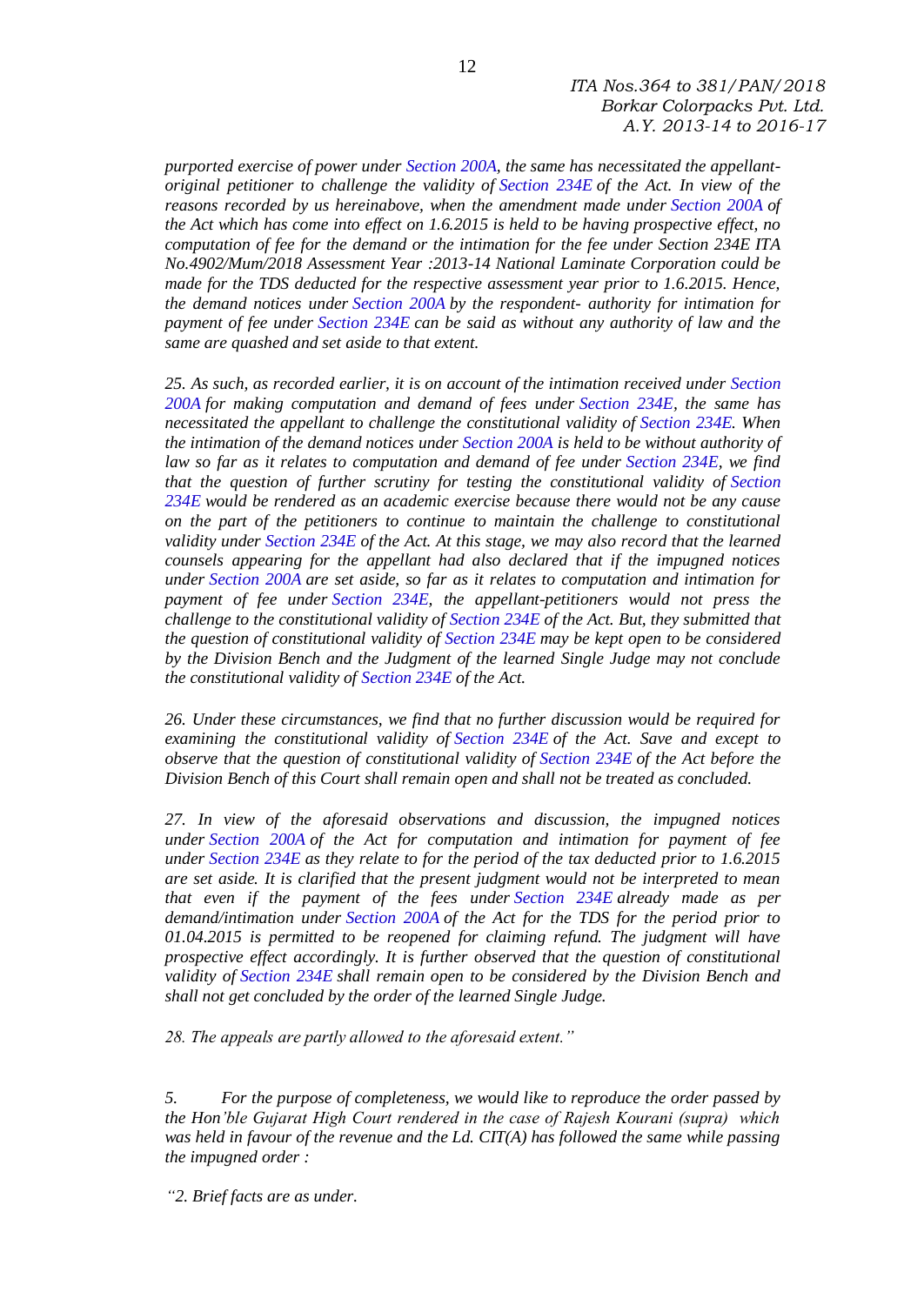*3. The petitioner is a proprietor of one M/s Sai Baba Textiles which is engaged in the manufacture and trading of ladies garments. In course of the business, the petitioner would make payments to individuals and agencies, many of which would require deducting tax at source. The provisions under the Act would further require the petitioner to file periodic statements of such tax deducted at source and depositing the tax in the Government within the time prescribed. With effect from 01.07.2012, section 234E was introduced in the Act for levying fee for default in furnishing the statement of tax deducted or collected at source. As per rule 31A of the Rules, the person responsible for deduction of tax in terms of sub-section (3) of section 200 would have to file quarterly statements in prescribed form. Sub-rule (2) of rule 31A prescribed dates by which such statements would have to be filed.*

*4. Section 200A of the Act pertains to processing of statements of tax deducted at source. This provision provides for processing the statement filed by person deducting the tax. Prior to 01.06.2015, this provision did not contain any reference to the adjustment of fee to be computed in accordance with the provisions of section 234E of the Act. This provision was made only with effect from 01.06.2015.*

*5. In the petition, the petitioner has raised following threefold grievances: I. That section 234E of the Act is ultra-vires and unconstitutional.*

*II. Rule 31A of the Rules insofar as it prescribes longer period for the Government to file the statements as compared to the other assessees is discriminatory and arbitrary and therefore unconstitutional.*

*III. Prior to 01.06.2015, [section 200A](https://indiankanoon.org/doc/104566/) did not authorize the Assessing Officer to make adjustment of the fee to be levied under [section 234E](https://indiankanoon.org/doc/104566/) of the Act. This provision introduced with effect from 01.03.2016 is not retrospective and therefore, for the period between 01.07.2002 i.e. when [section 234E](https://indiankanoon.org/doc/104566/) was introduced in the Act and 01.06.2015 when proper mechanism was provided under [section 200A](https://indiankanoon.org/doc/104566/) of the Act for collection of fee, the department could not have charged such fee.*

*6. Appearing for the petitioner, learned advocate Shri Parth Contractor at the outset, stated that in view of the judgment of the Bombay High Court in case of [Rashmikant](https://indiankanoon.org/doc/162429289/)  [Kundalia v. Union of](https://indiankanoon.org/doc/162429289/) India [2015] 373 ITR 268/229 Taxman 596/54 taxmann.com 200, he has instructions not to press the challenge to constitutionality of [section 234E](https://indiankanoon.org/doc/104566/) of the Act. He however made detailed submissions with respect to the other two grievances of the petitioner. Regarding rule 31A of the Rules, he pointed out that the legislature has prescribed different time limits for filing statements for the Government and the rest of the assessees. The special concession to the Government agencies was wholly unnecessary and not based on any rational. The same difficulties and complexities which are faced by Government agencies would also be faced by the individual assessees.*

*7. With respect to the amendment in sub-section (1) of [section 200A,](https://indiankanoon.org/doc/104566/) counsel submitted that prior to such amendment, there was no mechanism provided under the Act for collection of fee under [section 234E](https://indiankanoon.org/doc/104566/) of the Act. The Assessing Officer therefore could not have adjusted such fee in terms of [section 200A](https://indiankanoon.org/doc/104566/) of the Act. Counsel drew our attention to an intimation sent by the Assessing Officer, purported to be under [section 200A](https://indiankanoon.org/doc/104566/) of the Act, in which, he had adjusted a sum of Rs.33,123/- by way of late filing fee under [section](https://indiankanoon.org/doc/104566/)  [234E](https://indiankanoon.org/doc/104566/) of the Act. Counsel relied on a decision of Pune Bench of ITAT in case of [Gajanan](https://indiankanoon.org/doc/44755392/)  [Constructions v. Dy, CIT](https://indiankanoon.org/doc/44755392/) [2016] 73 taxmann.com 380/161 ITD 313 (Pune - Trib.), in which, the Tribunal held that prior to 01.06.2015, the Assessing Officer was not empowered to charge fee under [section 234E](https://indiankanoon.org/doc/104566/) of the Act. Counsel also relied on a decision of Division Bench of Karnataka High Court in case of [Fatheraj Singhvi v. Union of](https://indiankanoon.org/doc/895528/)*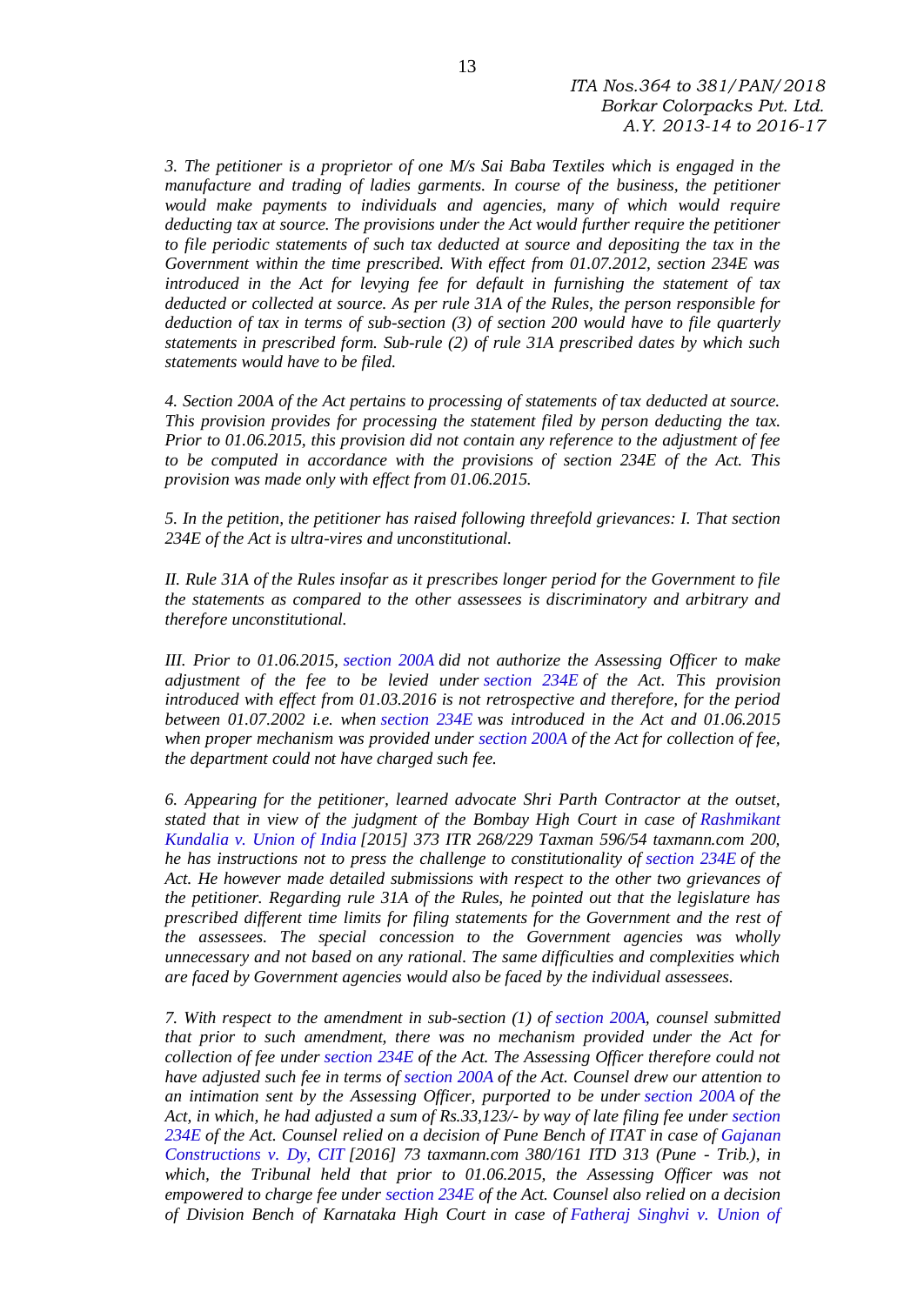*[India](https://indiankanoon.org/doc/895528/) [2016] 73 taxmann.com 252, in which, the Court has taken a view that the amendment in [section 200A](https://indiankanoon.org/doc/104566/) with effect from 01.06.2015 cannot have retrospective effect.*

*8. On the other hand learned counsel Shri Manish Bhatt for the department opposed the petition contending that two different time limits for filing statements under rule 31A are for Government and nonGovernment agencies. Looking to the multilayered system of operation of the Government agencies and overall workload, the legislature thought it fit to grant 15 days additional time to the Government agencies to file the statements. This is therefore not a case of discrimination, but a case of reasonable classification.*

*9. With respect to the amendment in [section 200A,](https://indiankanoon.org/doc/104566/) counsel submitted that the charging provision is [section 200E](https://indiankanoon.org/doc/104566/) of the Act. [Section 200A](https://indiankanoon.org/doc/104566/) merely provides a mechanism. Such a provision cannot govern the charging provision. Even in absence of amendment in [section 200A,](https://indiankanoon.org/doc/104566/) the Assessing Officer was always authorized to levy fee in terms of [section 200E](https://indiankanoon.org/doc/104566/) of the Act. At best, the amendment in the said provision should be seen as clarificatory or providing a mechanism which till then was missing. Counsel referred to the decision of Rajasthan High Court in case of [Dundlod Shikshan Sansthan v. Union of](https://indiankanoon.org/doc/140203443/)  [India](https://indiankanoon.org/doc/140203443/) [2015] 63 taxmann.com 243/235 Taxman 446 (Raj.), where, in the context of challenge to the vires to the [section 234E](https://indiankanoon.org/doc/104566/) of the Act, incidentally this issue also came up for consideration.*

*10. In order to appreciate the rival contentions, we may take a closer look at the statutory provisions applicable. [Section 200](https://indiankanoon.org/doc/104566/) of the Act pertains to duty of the person deducting tax and imposes a duty on a person deducting tax in accordance with the foregoing provisions of chapter-XVII to pay such sum to the credit of the Central Government within the time prescribed. Sub-section (3) of [section 200](https://indiankanoon.org/doc/104566/) requires such a person to prepare such statements for the prescribed periods and to file the same within the prescribed time. [Section 200C](https://indiankanoon.org/doc/104566/) of the Act makes similar provision for the person responsible for the collection of tax at source to deposit the same with the Government revenue and to file a statement within the prescribed time.*

*11. [Section 200A](https://indiankanoon.org/doc/104566/) of the Act pertains to processing of statements of tax deducted at source. We would notice the provisions of this section prior to 01.06.2015 and the changes made therein by virtue of [Finance Act,](https://indiankanoon.org/doc/104566/) 2015, with effect from 01.06.2015. Further, we would take note of provisions of [section 234E](https://indiankanoon.org/doc/104566/) of the Act. For the time being, we may notice that [section 200A](https://indiankanoon.org/doc/104566/) provides for a mechanism for processing a ITA No.4902/Mum/2018 Assessment Year :2013-14 National Laminate Corporation statement filed under [section](https://indiankanoon.org/doc/104566/)  [200](https://indiankanoon.org/doc/104566/) of the Act and enables the Assessing Officer to make some adjustments and to intimate the final outcome to the assessee.*

*12. [Section 234E](https://indiankanoon.org/doc/104566/) which pertains to fee for default in furnishing the statements was introduced for the first time by the [Finance Act,](https://indiankanoon.org/doc/104566/) 2012, with effect from 01.07.2015. [Section 234E](https://indiankanoon.org/doc/104566/) reads as under:*

*"Fee for default in furnishing statements.*

*234E.(1) Without prejudice to the provisions of the Act, where a person fails to deliver or cause to be delivered a statement within the time prescribed in sub- section (3) of [section](https://indiankanoon.org/doc/104566/)  [200](https://indiankanoon.org/doc/104566/) or the proviso to sub-section (3) of [section 206C,](https://indiankanoon.org/doc/104566/) he shall be liable to pay, by way of fee, a sum of two hundred rupees for every day during which the failure continues.*

*(2) The amount of fee referred to in sub-section (1) shall not exceed the amount of tax deductible or collectible, as the case may be.*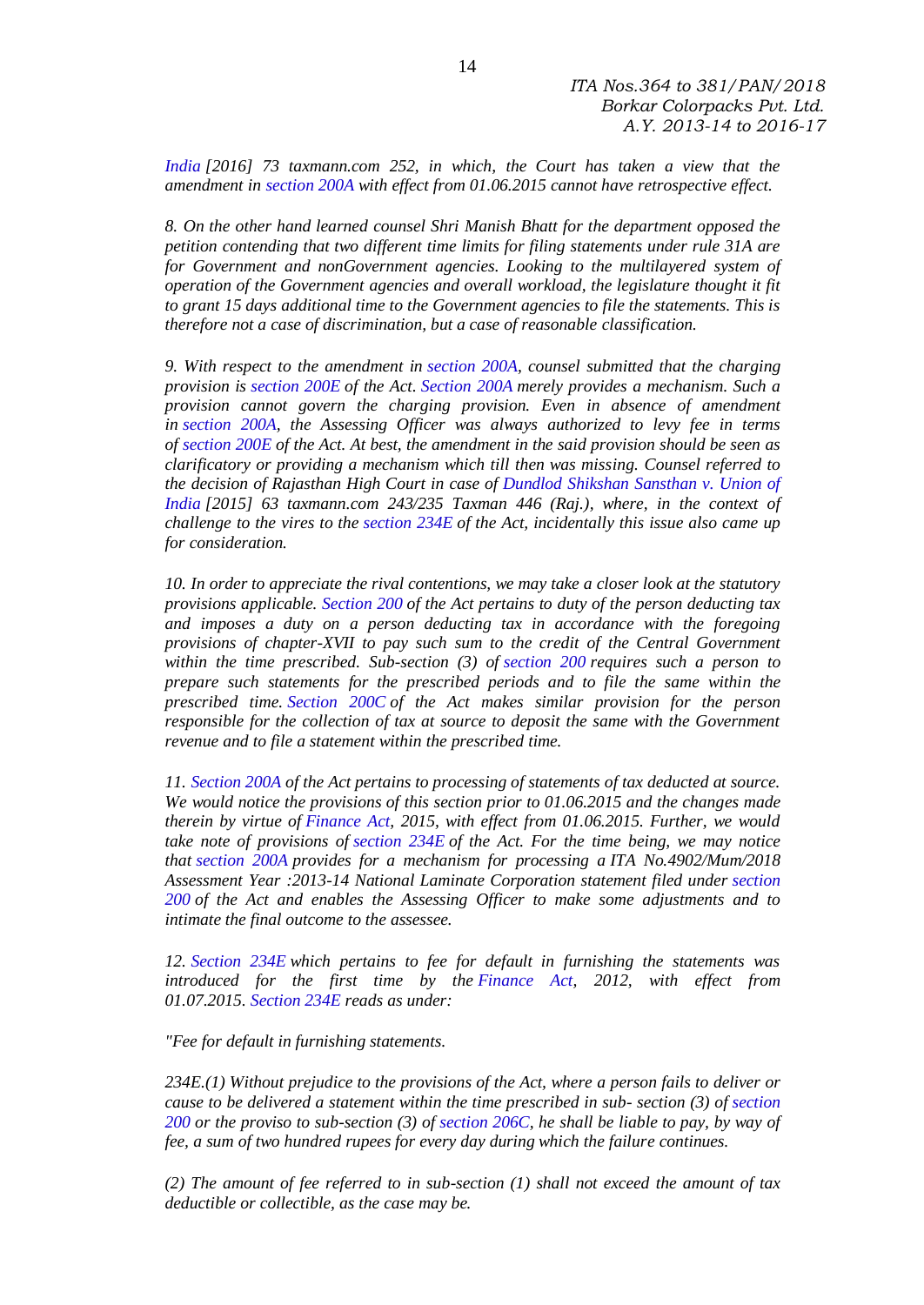*(3) The amount of fee referred to in sub-section (1) shall be paid before delivering or causing to be delivered a statement in accordance with sub-section (3) of [section 200](https://indiankanoon.org/doc/104566/) or the proviso to sub-section (3) of [section 206C.](https://indiankanoon.org/doc/104566/) (4) The provisions of this section shall apply to a statement referred to in sub- section(3) of [section 200](https://indiankanoon.org/doc/104566/) or the proviso to subsection (3) of [section 206C](https://indiankanoon.org/doc/104566/) which is to be delivered or caused to be delivered for tax deducted at source or tax collected at source, as the case may be, on or after the 1st day of July, 2012."*

*13. With effect from 01.07.2012, the legislature also introduced [section 271H](https://indiankanoon.org/doc/104566/) of the Act providing penalty for failure to furnish statements required to be filed under sub- section (3) of [section 200](https://indiankanoon.org/doc/104566/) or under proviso to sub-section (3) of [section 206C](https://indiankanoon.org/doc/104566/) of the Act. As per sub-section (2) of [section 271H](https://indiankanoon.org/doc/104566/) in case of default to file the statements, the assessee may be liable to penalty of not less than rupees ten thousand but not more than rupees one lakh. Under sub-section (3) of [section 271H](https://indiankanoon.org/doc/104566/) however, such penalty would be avoided if the assessee proves that he had paid the tax deducted or collected alongwith interest and he had filed the necessary statement within one year from the time prescribed for filing such statements. We may also record that clause (k) of sub-section (2) of [section](https://indiankanoon.org/doc/104566/)  [272A](https://indiankanoon.org/doc/104566/) provides for penalty for failure to deliver the statement within the time specified in sub-section (3) of [section 200](https://indiankanoon.org/doc/104566/) or the proviso to sub-section (3) of [section 206C](https://indiankanoon.org/doc/104566/) at a rate of rupees one hundred for every date during which the failure continues. However, with effect from 01.07.2012, a proviso was added limiting the effect of this provision upto 01.07.2012. In other words, after 01.07.2012, the penalty provision of [section](https://indiankanoon.org/doc/104566/)  [271H](https://indiankanoon.org/doc/104566/) would apply in such cases of defaults.*

*14. [Section 200A\(1\)](https://indiankanoon.org/doc/104566/) of the Act prior to 01.06.2015 provided as under: [Section](https://indiankanoon.org/doc/104566/)  [200A\(1\)](https://indiankanoon.org/doc/104566/) "Processing of statements of tax deducted at source.*

*200A. (1) Where a statement of tax deduction at source [or a correction statement] has been made by a person deducting any sum (hereafter referred to in this ITA No.4902/Mum/2018 Assessment Year :2013-14 National Laminate Corporation section as deductor) under [section 200,](https://indiankanoon.org/doc/104566/) such statement shall be processed in the following manner, namely:--*

*(a) the sums deductible under this Chapter shall be computed after making the following adjustments, namely:--*

*(i) any arithmetical error in the statement; or*

*(ii) an incorrect claim, apparent from any information in the statement;*

*(b) the interest, if any, shall be computed on the basis of the sums deductible as computed in the statement;*

*(c) the sum payable by, or the amount of refund due to, the deductor shall be determined after adjustment of amount computed under clause (b) against any amount paid under [section 200](https://indiankanoon.org/doc/104566/) and [section 201,](https://indiankanoon.org/doc/104566/) and any amount paid otherwise by way of tax or interest;*

*(d) an intimation shall be prepared or generated and sent to the deductor specifying the sum determined to be payable by, or the amount of refund due to, him under clause (c); and*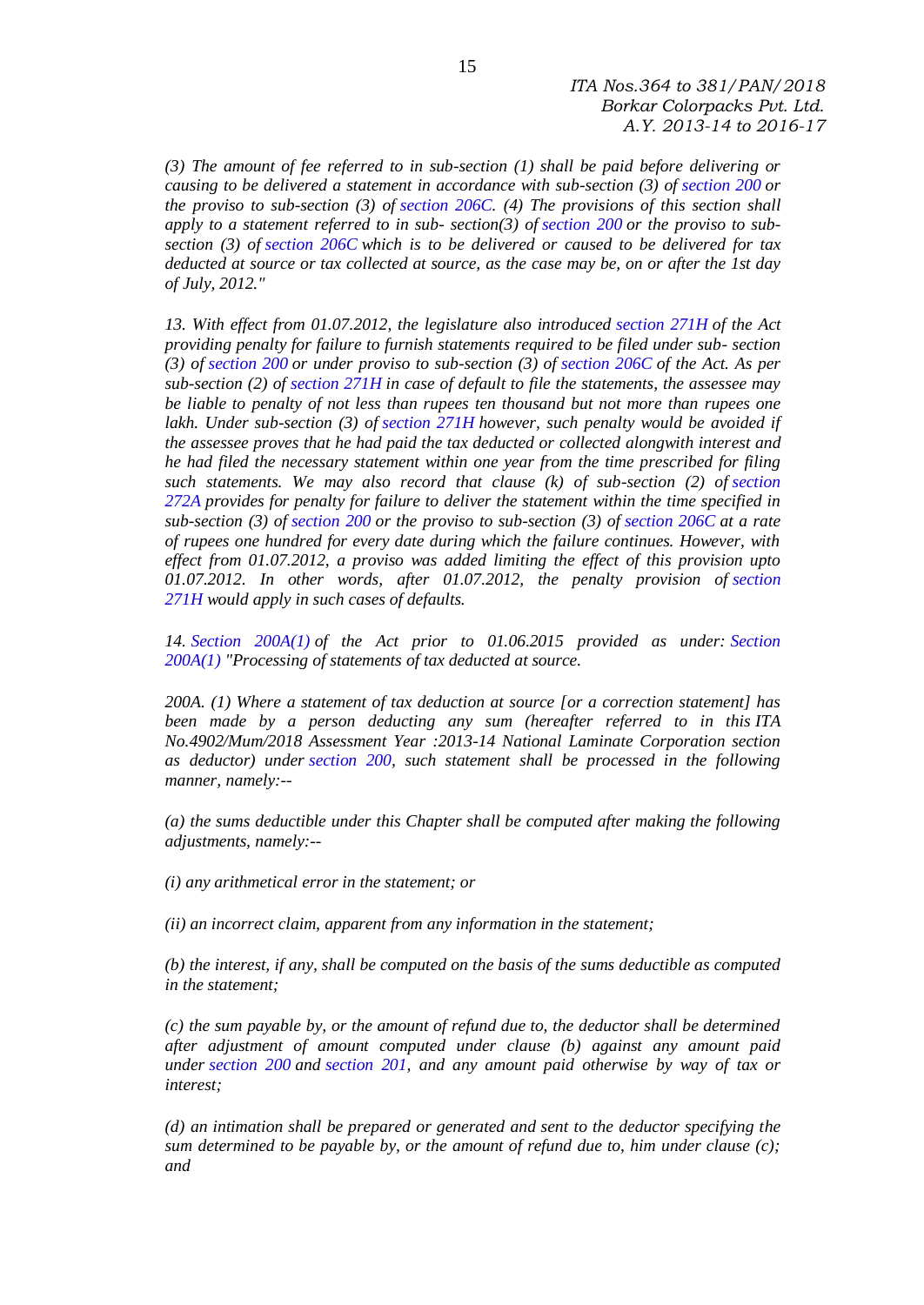*(e) amount of refund due to the deductor in pursuance of the determination under clause (c) shall be granted to the deductor:*

*(f) the amount of refund due to the deductor in pursuance of the determination under clause (d) shall be granted to the deductor:] Provided that no intimation under this subsection shall be sent after the expiry of one year from the end of the financial year in which the statement is filed. Explanation.--For the purposes of this sub-section, "an incorrect claim apparent from any information in the statement" shall mean a claim, on the basis of an entry, in the statement--*

*(i) of an item, which is inconsistent with another entry of the same or some other item in such statement;*

*(ii) in respect of rate of deduction of tax at source, where such rate is not in accordance with the provisions of this Act;*

*(2) For the purposes of processing of statements under sub-section (1), the Board may make a scheme for centralised processing of statements of tax deducted at source to expeditiously determine the tax payable by, or the refund due to, the deductor as required under the said sub-section."*

*With effect from 01.06.2015, sub-section (1) of [section 200A](https://indiankanoon.org/doc/104566/) was amended. In the amended form, the same provision reads as under:*

*[Section 200A\(1\)](https://indiankanoon.org/doc/104566/) "Processing of statements of tax deducted at source.*

*200A. (1) Where a statement of tax deduction at source [or a correction statement] has been made by a person deducting any sum (hereafter referred to in this section as deductor) under [section 200,](https://indiankanoon.org/doc/104566/) such statement shall be processed in the following manner, namely:--*

*(a) the sums deductible under this Chapter shall be computed after making the following adjustments, namely:--*

*(i) any arithmetical error in the statement; or*

*(ii) an incorrect claim, apparent from any information in the statement;*

*(b) the interest, if any, shall be computed on the basis of the sums deductible as computed in the statement;*

*(c) the fee, if any, shall be computed in accordance with the provisions of [section 234E;](https://indiankanoon.org/doc/104566/)*

*(d) the sum payable by, or the amount of refund due to, the deductor shall be determined after adjustment of the amount computed under clause (b) and clause*

*(c) against any amount paid under [section 200](https://indiankanoon.org/doc/104566/) or [section 201](https://indiankanoon.org/doc/104566/) or [section 234E](https://indiankanoon.org/doc/104566/) and any amount paid otherwise by way of tax or interest or fee;*

*(e) an intimation shall be prepared or generated and sent to the deductor specifying the sum determined to be payable by, or the amount of refund due to, him under clause (d); and*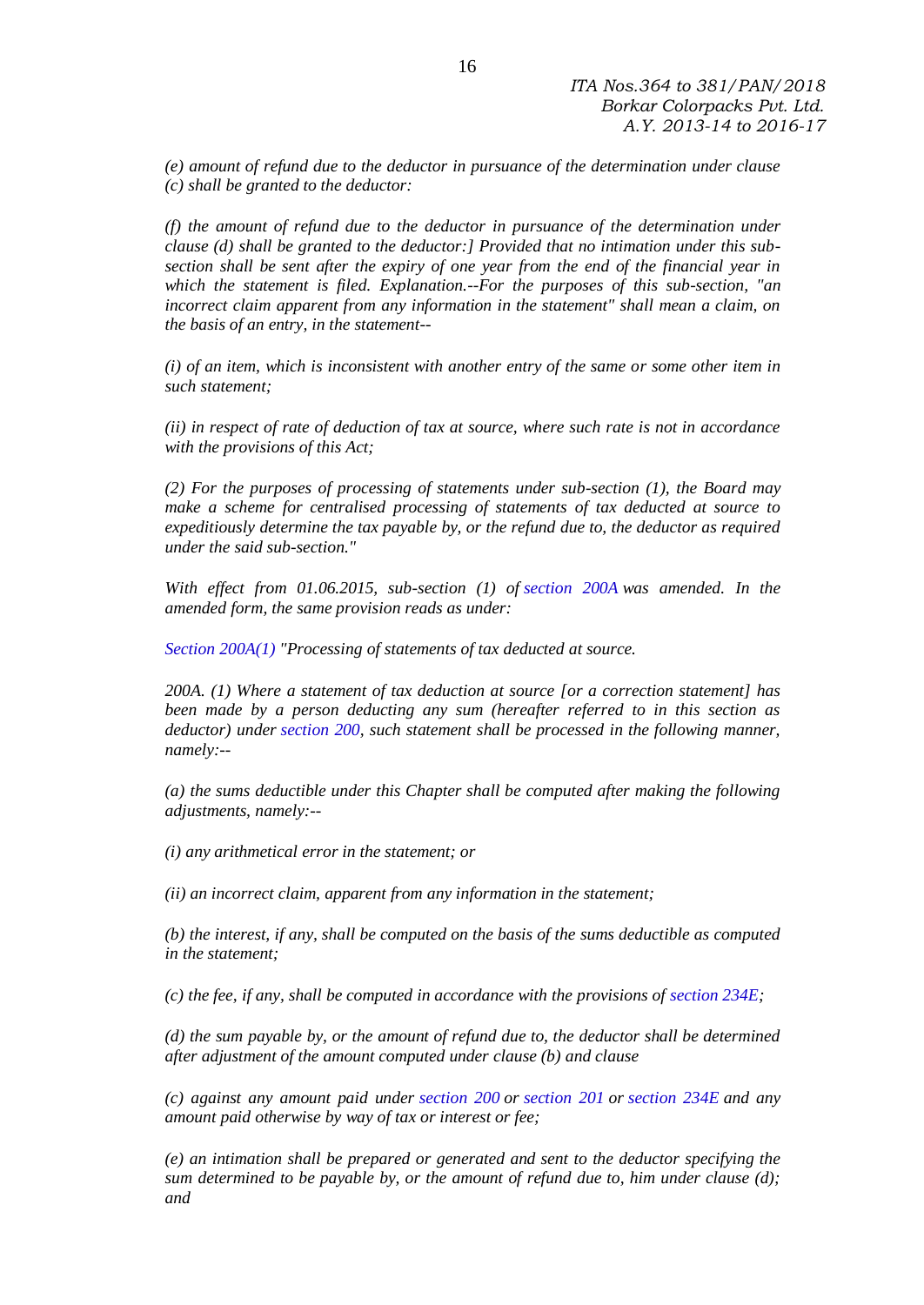*(f) the amount of refund due to the deductor in pursuance of the determination under clause (d) shall be granted to the deductor:] Provided that no intimation under this subsection shall be sent after the expiry of one year from the end of the financial year in which the statement is filed. Explanation.--For the purposes of this sub-section, "an incorrect claim apparent from any information in the statement" shall mean a claim, on the basis of an entry, in the statement--*

*(i) of an item, which is inconsistent with another entry of the same or some other item in such statement;*

*(ii) in respect of rate of deduction of tax at source, where such rate is not in accordance with the provisions of this Act;*

*(2) For the purposes of processing of statements under sub-section (1), the Board may make a scheme for centralised processing of statements of tax deducted at source to expeditiously determine the tax payable by, or the refund due to, the deductor as required under the said sub-section."*

*15. In view of such statutory provisions, we may consider the petitioner's two challenges. Coming to the question of discriminatory nature of rule 31A of the Rules, it can be seen that sub-rule (1) of rule 31A of the Rules provides for filing of the statements in prescribed forms as required under sub-section (3) of [section 200.](https://indiankanoon.org/doc/104566/)*

*ITA No.4902/Mum/2018 Assessment Year :2013-14 National Laminate Corporation Subrule (2) of rule 31A lays down the time limit for filing such quarterly statements and provides as under:*

*"(2) Statements referred to in sub-rule (1) for the quarter of the financial year ending with the date specified in column (2) of the Table below shall be furnished by-*

*(i) the due date specified in the corresponding entry in column (3) of the said Table, if the deductor is an office of Government; and*

*(ii) the due date specified in the corresponding entry in column (4) of the said Table, if the deductor is a person other than the person referred to in clause (i) TABLE Sl. Date of ending of Due date Due date No. quarter of financial year (1) (2) (3) (4) 1 30th June 31st July of the financial year 15th July of the financial year 2 30th September 31st October of the financial 15th October of the financial year year 3 31st December 31st January of the financial 15th January of the financial year year 4 31st March 15th May of the financial year 15th May of the financial year immediately following the immediately following the financial year in which the financial year in which the deduction is made. deduction is made."*

*This rule thus, while laying down the last date by which such statements should be filed, draws two categories; in case of deductor is an office of government and in case of a deductor is a person other than the office of the government. Consistently, the office of the government is granted 15 days extra time as compared to the other deductors. For example, the statement for the date of the quarter ending on 30th June, an ordinary deductor would have to file a statement latest by 15th July of the same year, whereas for the Government office, the last date for filing such statement would be 31st July of the said year. This 15 days extra time is a consistent feature in all four quarters. The short question is, did the legislature discriminate in doing so? It is well settled that [Article](https://indiankanoon.org/doc/367586/)  [14](https://indiankanoon.org/doc/367586/) does not prohibit reasonable classification but frowns upon class legislation. In the*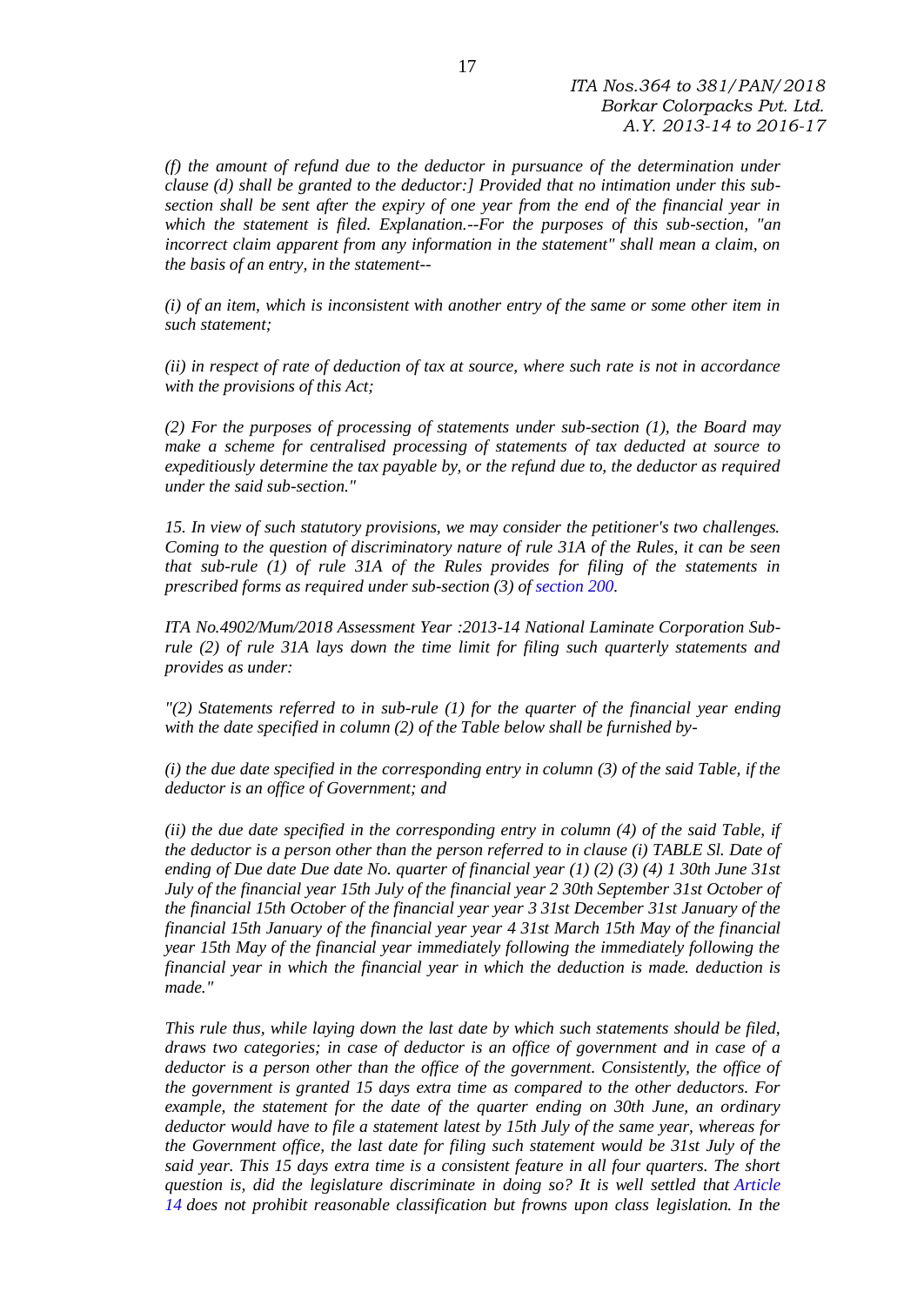*ITA Nos.364 to 381/PAN/2018 Borkar Colorpacks Pvt. Ltd. A.Y. 2013-14 to 2016-17*

*affidavit in reply filed, the respondents have pointed out that multiple agencies are involved in every transaction in the Government offices and the same therefore cannot be compared with the private individuals or business houses. We do not found that the extra time of 15 days for the Government to file a return of deduction of tax at source is in any manner either unreasonable or discriminatory. If the legislature found it appropriate to grant slightly longer period to the government agencies looking to the complex nature of transactions involved, the volume and turnover of such transactions and filtering necessary statements required at many stages, in our opinion, the same ITA No.4902/Mum/2018 Assessment Year :2013-14 National Laminate Corporation was perfectly legitimate. Looking to the differences between the Government agencies and private assessees in the context of providing the last date for filing the statements, do not form a homogeneous class which cannot be further bifurcated.*

*16. We now come to the petitioner's central challenge viz. of non permissibility to levy fee under [section 234E](https://indiankanoon.org/doc/104566/) of the Act till [section 200A](https://indiankanoon.org/doc/104566/) of the Act was amended with effect from 01.06.2015. We have noticed the relevant statutory provisions. The picture that emerges is that prior to 01.07.2012, the Act contained a single provision in [section 272A](https://indiankanoon.org/doc/104566/) providing for penalty in case of default in filing the statements in terms of [section 200](https://indiankanoon.org/doc/104566/) or proviso to [section 206C.](https://indiankanoon.org/doc/104566/) Such penalty was prescribed at the rate of Rs.100 for every day during which the failure continued. With effect from 01.06.2012, three major changes were introduced in the Act. [Section 234E](https://indiankanoon.org/doc/104566/) as introduced for the first time to provide for charging of fee for late filing of the statements. Such fee would be levied at the rate of Rs.200/- for every day of failure subject to the maximum amount of tax deductible or collectible as the case may be. [Section 271H](https://indiankanoon.org/doc/104566/) was also introduced for the first time for levying penalty for failure to furnish the statements. Such penalty would be in the range of Rs.10,000/- and Rs.1 lakh. No penalty would be imposed if the tax is deposited with fee and interest and the statement is filed within one year of the due date. With addition to these two provisions prescribing fee and penalty respectively, clause (k) of sub-section (2) of [section 272A](https://indiankanoon.org/doc/104566/) became redundant and by adding a proviso to the said section, this effect was therefore limited upto 01.07.2012.*

*17. In essence, [section 234E](https://indiankanoon.org/doc/104566/) thus prescribed for the first time charging of a fee for every day of default in filing of statement under sub-section (3) of [section 200](https://indiankanoon.org/doc/104566/) or any proviso to sub-section (3) of [section 206C.](https://indiankanoon.org/doc/104566/) This provision was apparently added for making the compliance of deduction and collection of tax at source, depositing it with Government revenue and filing of the statements more stringent.*

*18. In this context, we may notice that [section 200A](https://indiankanoon.org/doc/104566/) which pertains to processing of statements of tax deducted at source provides for the procedure once a statement of deduction of tax at source is filed by the person responsible to do so and authorizes the Assessing Officer to make certain adjustments which are prima-facie or arithmetical in nature. The officer would then send an intimation of a statement to the assessee. Prior to 01.06.2015, this provision did not include any reference to the fee payable under [section](https://indiankanoon.org/doc/104566/)  [234E](https://indiankanoon.org/doc/104566/) of the Act. By recasting sub-section (1), the new clause-c permits the authority to compute the fee, if any, payable by the assessee under [section 234E](https://indiankanoon.org/doc/104566/) of the Act and by virtue of clause-d, adjust the said sum against the amount paid under the various provisions of the Act.*

*19. In plain terms, [section 200A](https://indiankanoon.org/doc/104566/) of the Act is a machinery provision providing mechanism for processing a statement of deduction of tax at source and for making adjustments,* which are, as noted earlier, arithmetical or prima-facie in nature. With effect from *01.06.2015, this provision specifically provides for computing the fee payable under [section 234E](https://indiankanoon.org/doc/104566/) of the Act. On the other hand, [section 234E](https://indiankanoon.org/doc/104566/) is a charging provision creating a charge for levying fee for certain defaults in filing the statements. Under no*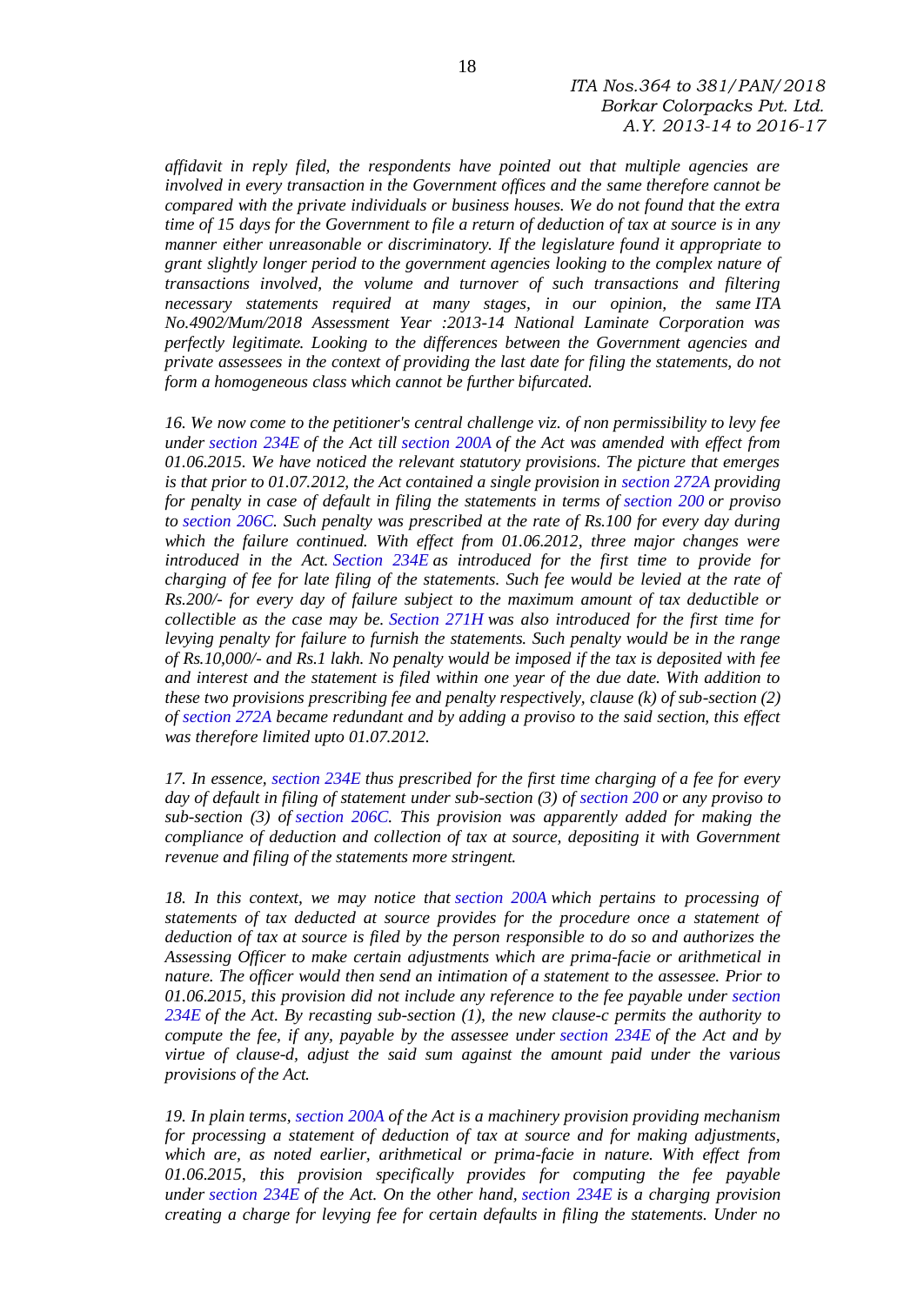*circumstances a machinery provision can override or overrule a charging provision. We are unable to see that [section 200A](https://indiankanoon.org/doc/104566/) of the Act creates any charge in any manner. It only provides a mechanism for processing a statement for ITA No.4902/Mum/2018 Assessment Year :2013-14 National Laminate Corporation tax deduction and the method in which the same would be done. When [section 234E](https://indiankanoon.org/doc/104566/) has already created a charge for levying fee that would thereafter not been necessary to have yet another provision creating the same charge. Viewing [section 200A](https://indiankanoon.org/doc/104566/) as creating a new charge would bring about a dichotomy. In plain terms, the provision in our understanding is a machinery provision and at best provides for a mechanism for processing and computing besides other, fee payable under [section 234E](https://indiankanoon.org/doc/104566/) for late filing of the statements.*

*20. Even in absence of [section 200A](https://indiankanoon.org/doc/104566/) of the Act with introduction of [section 234E,](https://indiankanoon.org/doc/104566/) it was always open for the Revenue to demand and collect the fee for late filing of the statements. [Section 200A](https://indiankanoon.org/doc/104566/) would merely regulate the manner in which the computation of such fee would be made and demand raised. In other words, we cannot subscribe to the view that without a regulatory provision being found for [section 200A](https://indiankanoon.org/doc/104566/) for computation of fee, the fee prescribed under [section 234E](https://indiankanoon.org/doc/104566/) cannot be levied. Any such view would amount to a charging section yielding to the machinery provision. If at all, the recasted clause (c) of sub-section (1) of [section 200A](https://indiankanoon.org/doc/104566/) would be in nature of clarificatory amendment. Even in absence of such provision, as noted, it was always open for the Revenue to charge the fee in terms of [section 234E](https://indiankanoon.org/doc/104566/) of the Act. By amendment, this adjustment was brought within the fold of [section 200A](https://indiankanoon.org/doc/104566/) of the Act. This would have one direct effect. An order passed under [section 200A](https://indiankanoon.org/doc/104566/) of the Act is rectifiable under [section 154](https://indiankanoon.org/doc/104566/) of the Act and is also appealable under [section 246A.](https://indiankanoon.org/doc/104566/) In absence of the power of authority to make such adjustment under [section 200A](https://indiankanoon.org/doc/104566/) of the Act, any calculation of the fee would not partake the character of the intimation under said provision and it could be argued that such an order would not be open to any rectification or appeal. Upon introduction of the recasted clause (c), this situation also would be obviated. Even prior to 01.06.2015, it was always open for the Revenue to calculate fee in terms of [section 234E](https://indiankanoon.org/doc/104566/) of the Act. The Karnataka High Court in case of Fatheraj Singhvi (supra) held that [section 200A](https://indiankanoon.org/doc/104566/) was not merely a regulatory provision, but was conferring substantive power on the authority. The Court was also of the opinion that [section 234E](https://indiankanoon.org/doc/104566/) of the Act was in the nature of privilege to the defaulter if he fails to pay fees then he would be rid of rigor of the penal provision of [section 271H](https://indiankanoon.org/doc/104566/) of the Act. With both these propositions, with respect, we are unable to concur. [Section 200A](https://indiankanoon.org/doc/104566/) is not a source of substantive power. Substantive power to levy fee can be traced to [section 234E](https://indiankanoon.org/doc/104566/) of the Act. Further the fee under [section 234E](https://indiankanoon.org/doc/104566/) of the Act is not in lieu of the penalty of [section 271H](https://indiankanoon.org/doc/104566/) of the Act. Both are independent levies. [Section](https://indiankanoon.org/doc/104566/)  [271H](https://indiankanoon.org/doc/104566/) only provides that such penalty would not be levy if certain conditions are fulfilled. One of the conditions is that the tax with fee and interest is paid. The additional condition being that the statement is filed latest within one year from the due date.*

*21. Counsel for the petitioner however, referred to the decision of Supreme Court in case of [CIT v. B.C. Srinivasa Setty](https://indiankanoon.org/doc/1411881/) [1981] 128 ITR 294/5 Taxman 1 (SC), to contend that when a machinery provision is not provided, the levy itself would fail. The decision of Supreme Court in case of B C Srinivasa Setty (supra) was rendered in entirely different background. Issue involved was of charging capital gain on transfer of a capital asset. In case on hand, the asset was in the nature of goodwill. The Supreme Court referring to various provisions concerning charging and computing capital gain observed that none of these provisions suggest that they include an ITA No.4902/Mum/2018 Assessment Year :2013-14 National Laminate Corporation asset in the acquisition of which no cost can be conceived. In such a case, the asset is sold and the consideration is brought to tax, what is charged is a capital value of the asset and not any profit or gain. This decision therefore would not apply in the present case.*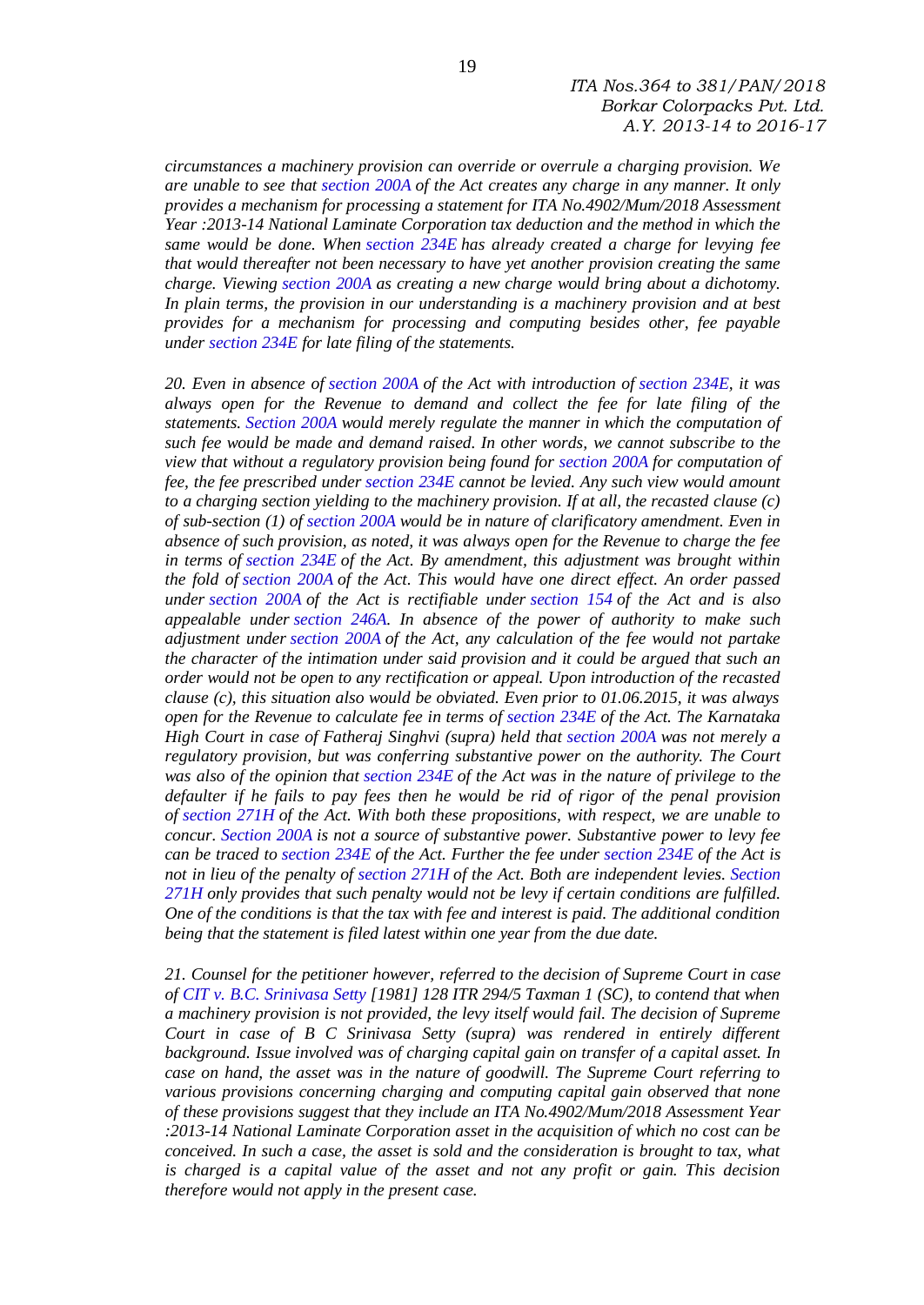*22. In the result, petition fails and is dismissed."*

*6. We note that there is no decision of the Hon'ble Calcutta High Court on the issue in hand. Therefore, we are inclined to follow the ratio decidendi of the Hon'ble Karnataka High Court in the case of Fatehraj Singhvi (supra) and Shri Ayappa Educational Charitable Trust (supra) in the light of the Hon'ble Supreme Court decision in Vegetable Products (supra) that if there is no jurisdictional High Court's decision on an issue then the view taken in favour of the assessee can be followed. Therefore, we are inclined to hold that the demand raised by the Income Tax Authorities for levying late fee u/s. 234E of the Act for the period prior to 01.06.2015 cannot be sustained and we order accordingly. However, we hasten to add that Hon'ble Karnataka High Court while passing the order had held the order to be prospective in operation and had clarified that if an assessee had made payment of fees u/s. 234E as per the demand/intimation u/s. 200A of the Act for the period prior to 01.06.2015 then it cannot claim the refund since the Hon'ble Karnataka High Court has held its order to be prospective in operation.*

6. We note that this issue is covered in favour of the assessee by the decision cited supra and the Ld. DR could not point out any change in facts or law which would have warranted any interference on the part of us to take a view divergent from that taken by the coordinate bench of ITAT, Panaji in Gajanan Construction & Others and in ITAT, Kolkata in the case of Bhaskar Roy (supra) which has considered decisions of both the Hon'ble High Court of Karnataka as relied upon by the counsel of the assessee and of Hon'ble Gujarat high court relied upon by the Ld. CIT(A). We are inclined to set aside the order of the Ld. CIT(A) and allow the assessee's ground of appeal to hold that the demand raised by levying fee u/s. 234E of the Act for the period prior to 01.06.2015 cannot be sustained. The AO is accordingly directed to take into account our finding hereinabove for the purpose of levying fees u/s. 234E of the Act in the instant case.

.7. In the result, all the appeals of assessee are partly allowed.

#### **Order pronounced in the open court on 17.06.2022.**

 **Sd/- Sd/- (CHANDRA MOHAN GARG) (GIRISH AGRAWAL) JUDICIAL MEMBER ACCOUNTANT MEMBER**

Panaji, Dated: 17.06.2022. Biswajit, Sr. P.S.